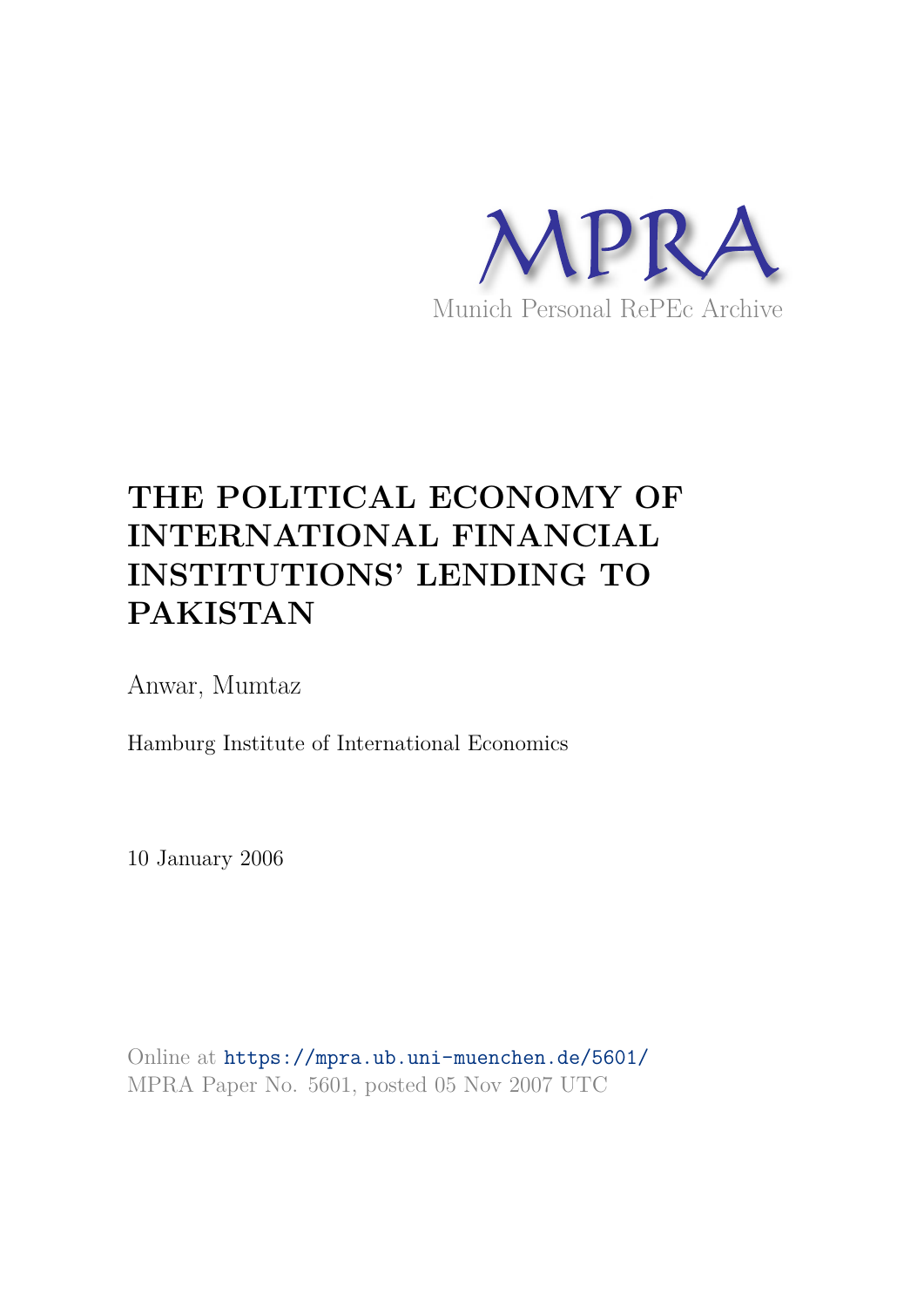# **THE POLITICAL ECONOMY OF INTERNATIONAL FINANCIAL INSTITUTIONS' LENDING TO PAKISTAN**

#### MUMTAZ ANWAR\*

**Abstract**. This paper analyzes the determinants of multilateral aid from international financial institutions (IFIs) to Pakistan, focusing on the world three major IFIs, the World Bank, the IMF and the ADB. Political economic factors, notably bureaucratic interests and major shareholders economic interests, are suspected to be relevant in international aid allocation decisions. Pooled Tobit estimation analyses confirm this hypothesis. Although recipient need also proves to be a relevant determinant of lending, bureaucratic interest outranks the former. Among the main multilateral donors, the IDA and the ADB are shown to be more bureaucratic and stakeholders economic interest-oriented in their lending decisions than the IBRD and the IMF, which tend to adhere to official lending explanations.

### **I. INTRODUCTION**

A growing amount of literature on political economy suggests that multilateral lending decisions are based on political economic factors in which donor interest prevails more than recipient need. In particular, international bureaucracy and its utility maximizing behaviour are generally considered to

 $\overline{a}$ 

<sup>\*</sup>The author is Research Fellow at Hamburg Institute of International Economics (HWWI), Germany, and Assistant Professor of Economics at the University of the Punjab, Lahore (Pakistan).

E-mail: *mumtaz.anwar@pu.edu.pk*

The author wishes to thank Katharina Michaelowa for guidance, many valuable comments and suggestions, and Axel Borrmann and Jennifer Plaul for additional comments. Financial support provided by the University of the Punjab, Lahore (Pakistan), is gratefully acknowledged.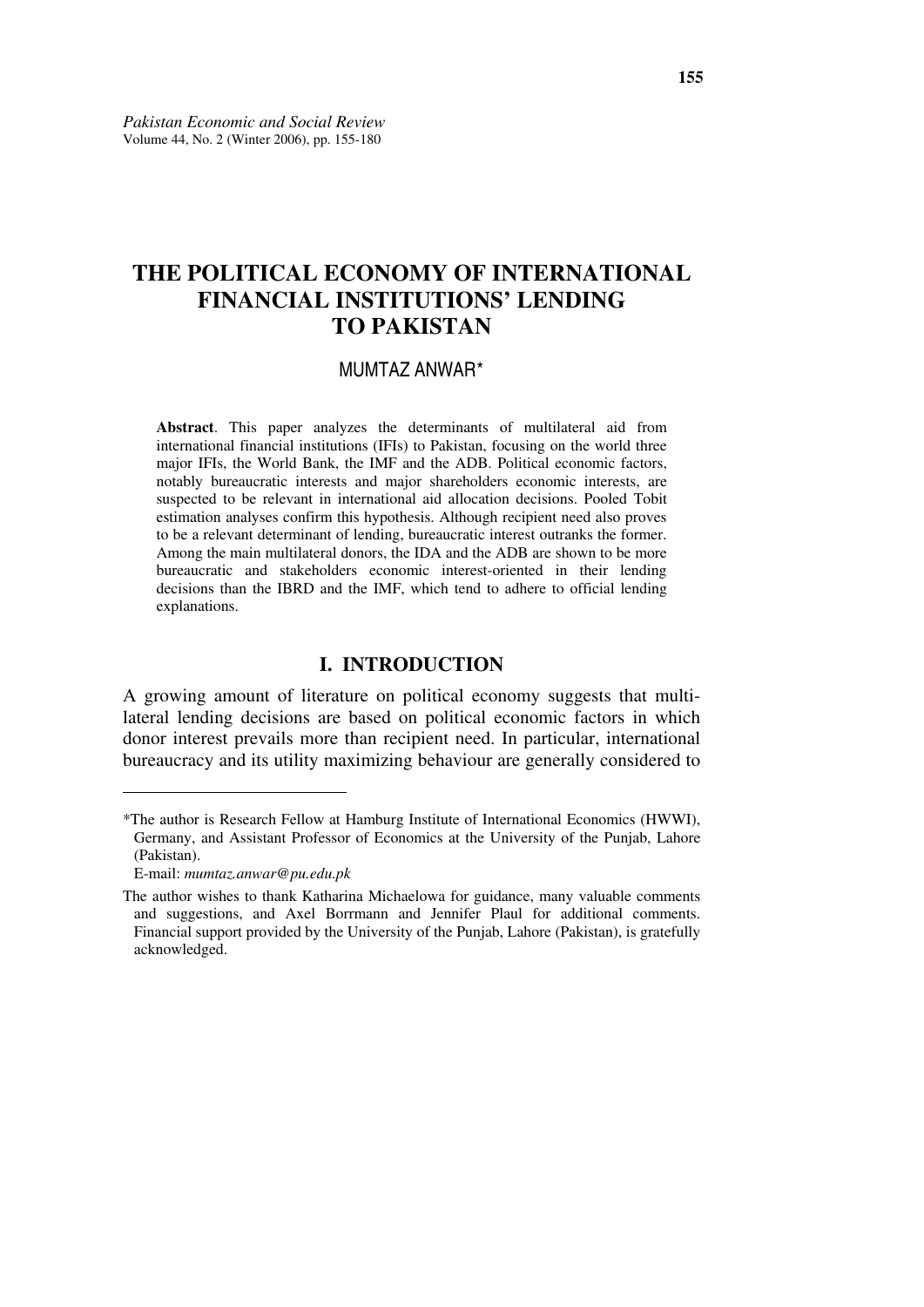play a major role. The corresponding line of argument strongly leans on the economic theory of bureaucracy (Niskanen, 1994; Moe, 1997; Wintrobe, 1997; Borcherding and Besocke, 2002; Michaelowa, 2003). Internal career structures and future prospects of obtaining better positions in their home countries governments provide an incentive to the bureaucrats working at multilateral financial institutions to disburse money to their home countries. Moreover, the major shareholder countries' economic and political interests and the respective countries' voting power at IFIs, are also considered as the major determinants of lending to the developing countries (Fleck and Kilby, 2006; Andersen *et al.*, 2005, 2006).

 This paper applies a political economic analysis of decision making to major IFIs' lending to Pakistan. The IFIs most relevant for Pakistan since 1960 are the World Bank, the International Monetary Fund (IMF) and the Asian Development Bank (ADB). During the second half of the  $20<sup>th</sup>$  century, these IFIs provided both financial support and policy advice to Pakistan. In 2002, Pakistan ranked second among the recipients of International Development Agency (IDA) lending commitments (concessional window of World Bank lending). In addition, during the same year, Pakistan was also the second largest recipient, following India, of ADB loans, receiving US \$ 1.14 billion (20.1% of ADB's total lending). The World Bank (2004*a*) justifies its important financial support to Pakistan by stating that, "it is primarily a reflection of Pakistan's progress in a number of key areas of reform." The IMF resumed its lending to Pakistan in 2000, after certain break-downs and suspensions.

 Stone (2004) notes that neither of the IMF's lending decisions had anything to do with Pakistan's domestic economic management, which continued to be poor. Furthermore, it has been frequently noted that although Pakistan did not comply with IMF conditionalities and World Bank targets, new arrangements were still concluded (Hasan, 1998; Raman, 2000).

 At the same time, as observed by Barro and Lee (2002), Pakistan was among the five developing countries which had the highest number of professional staff at the IMF in 1999. There is also some evidence that Pakistani nationals working with the IMF or other IFIs obtained top positions in their home government later on.

 This creates some doubts about the actual objectives of IFIs' lending decisions and raises some questions which should be further explored: Why did IFIs extend lending to Pakistan over last four decades? Was IFIs' lending to Pakistan based on economic need, on previous performance of Pakistan's economy, or could it be explained by bureaucratic interests? Can the decision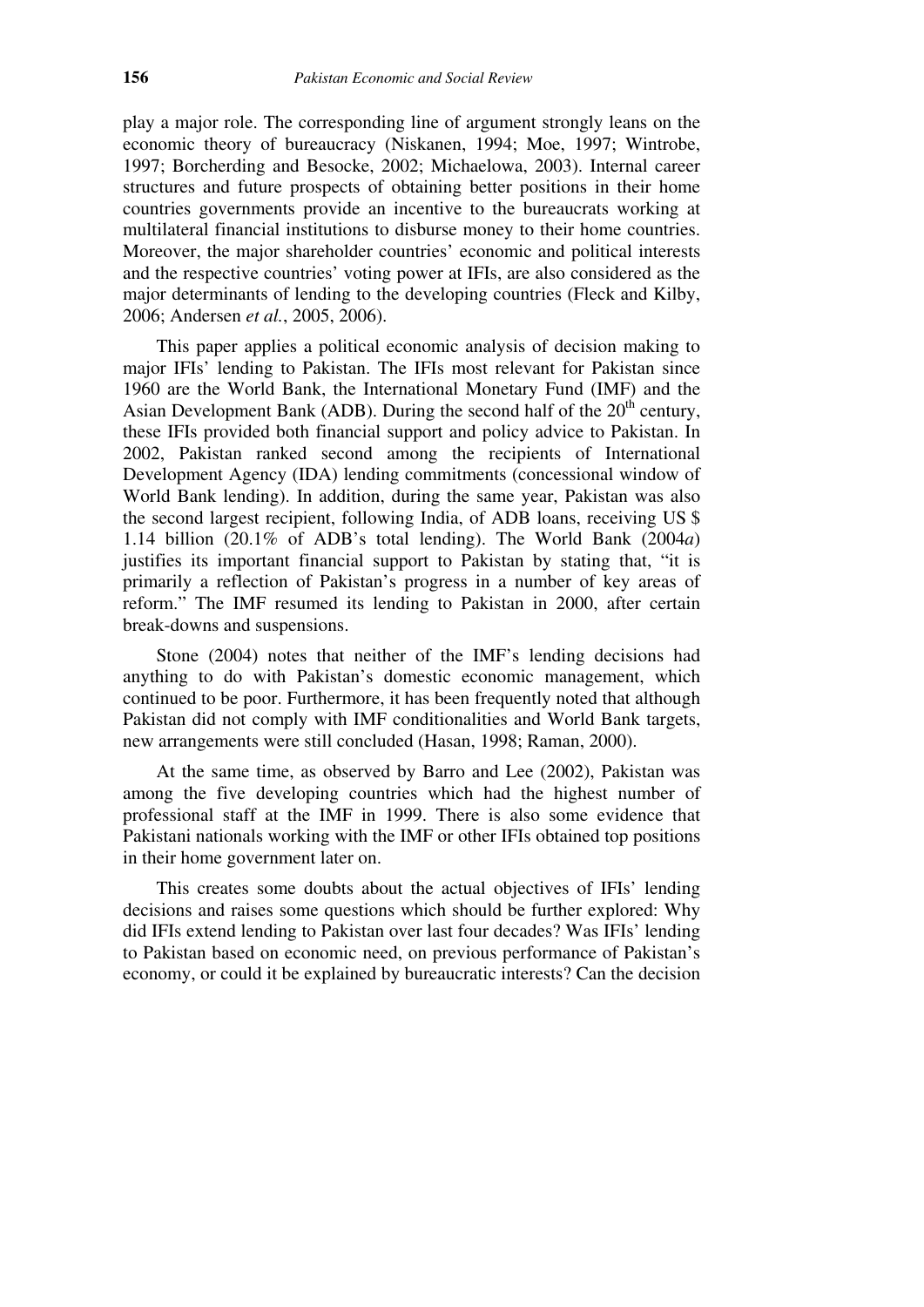making process in IFIs be influenced by a higher percentage of voting power within these institutions?

 In order to answer these and similar questions, we analyze the empirical evidence of World Bank, IMF and ADB lending to Pakistan over time. As far as the World Bank is concerned, we distinguish between the IDA and the International Bank for Reconstruction and Development (IBRD), because the voting power of their shareholder countries on the executive boards is different for the two institutions. Previous empirical studies, such as that of Barro and Lee (2005), test similar questions using a cross-country analysis for a single institution, namely, the IMF. They find that loans tend to be larger and more frequent when a country has a bigger quota and more professional staff at the IMF, or when a country is more closely connected politically and economically to the major shareholding countries of the IMF. In this study, the analysis will be carried out across institutions but for a single recipient country. This approach has the advantage that potential differences in the incentive structures of different donor institutions can be examined. Moreover, looking at only one recipient allows us to follow the development in this particular country in more detail, and to consider our econometric analysis in the context of specific national developments.

 The study is divided into four parts. Section II provides a brief overview of IFIs' lending practices to Pakistan. In section III, hypotheses about the determinants of political decision making in these IFIs will be presented, and regression results for both the probability of obtaining loans and the size of these loans will be discussed. In this section, we will also present the results for each donor and compare the differences between them. The conclusions will be presented in section IV.

#### **II. IFIs' LENDING TO PAKISTAN: THE EVIDENCE**

International financial institutions have played a major role in providing large amounts of lending to Pakistan over the last fifty years. According to data provided by the OECD's Development Assistance Committee (DAC) on total official flows, a total amount of US \$ 28 billion in multilateral aid flows was disbursed to Pakistan from 1960-2002. More than 82% of these multilateral official flows came from three major international financial institutions, namely, the World Bank, the Asian Development Bank and the IMF (OECD/DAC, 2005).

 Among these, the World Bank (IBRD and IDA) was the largest source of multilateral flows to Pakistan, providing half the total resources. Pakistan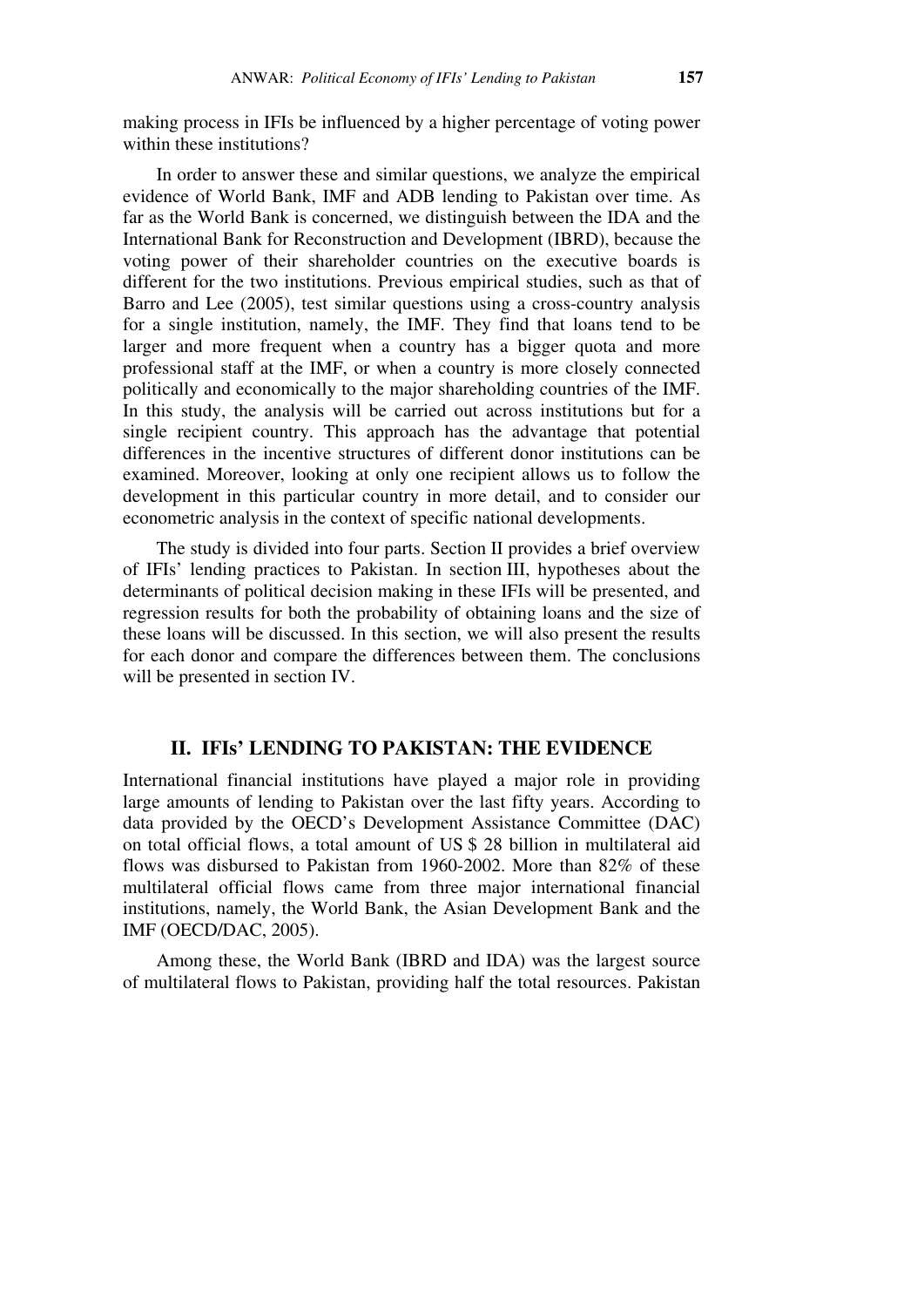joined the World Bank in July 1950. Since 1952, according to the World Bank (2004*b*) Country Brief, the World Bank has approved 85 loans and 125 credits for Pakistan, totaling more than US \$ 14.3 billion. In May 2005, the World Bank announced another package of US \$ 4.5 billion to Pakistan for three years, which will enhance its annual lending to Pakistan from about US \$ 900 million to US \$ 1.5 billion. In sum, Pakistan is among the top ten recipients of World Bank lending. However, World Bank lending to Pakistan has fluctuated over time. After the year 1990, Pakistan received the lowest amount of total official flows from the World Bank (US \$ 300.8 million), in the year 2000. Then, suddenly, in 2001, World Bank lending to Pakistan increased to US \$ 669.17 million. Further, in the year 2002, Pakistan was second among the top ten recipients of high commitments from the IDA. Finally, with even higher disbursements than commitments (US \$ 961.1 million) in 2002, Pakistan became highest recipient of World Bank lending.

 The Asian Development Bank has been the second largest source of multilateral financing to Pakistan, following the World Bank. Since 1968, Pakistan has received more than US \$ 12.6 billion in loans from the ADB, making it the second largest borrower, after Indonesia. At the end of 2001, ADB funding to Pakistan increased by 148% from the previous year to US \$ 957 million. In 2002, the country further received more than US \$ 1 billion and became the top client of the ADB concessional lending window from the Asian Development Bank fund (ADBf).

 The bulk of this lending from the World Bank and the ADB, especially in the last two decades, occurred under various structural adjustment programmes and to support Social Action Programmes. Loans given towards structural adjustment programmes were predefined for reforms in the financial sector, tax system, public utilities and public expenditure, in order to reduce trade and budget deficits. However, Hasan (1998) observes that although macroeconomic imbalances remained high above the agreed goals and showed little signs of improvements, World Bank lending actually increased during 1990s. In addition, a sizable portion of this lending was in the form of relatively quickly disbursed policy lending in contrast to lending for specific projects. Although projects like the Social Action Programme Project I (SAPP-I), launched in 1992 to improve the delivery of social services in primary education, basic health care, family planning and rural water supply showed disheartening results, financing of the SAPP-II by IFIs continued in 1996. Foreign donors, under the leadership of the World Bank and Pakistan itself, spent US \$ 8 billion on the Social Action Programme project, but data seems to indicate that the SAPP has failed (Easterly, 2003).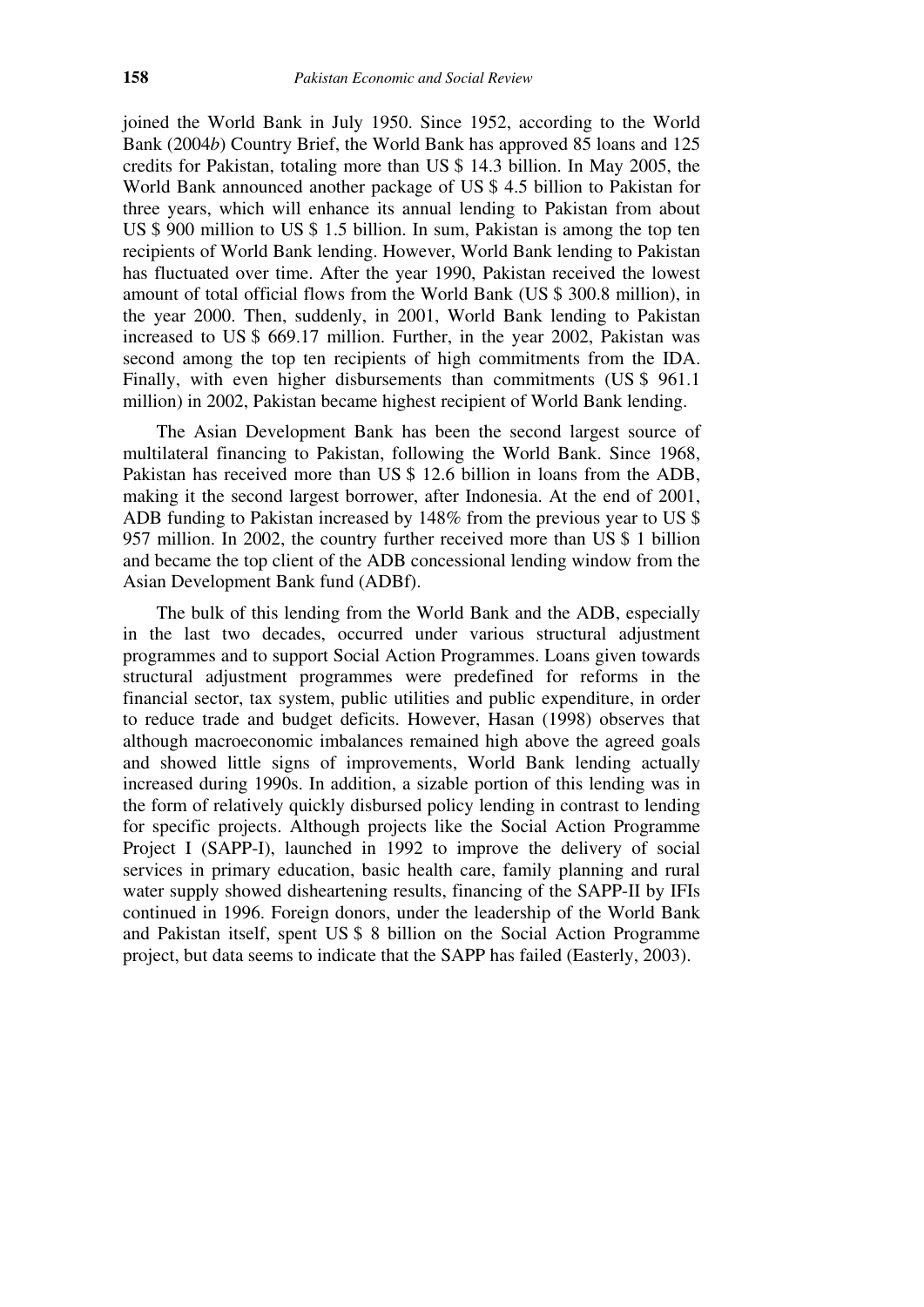The third multilateral source of finance, the IMF, entered into different agreements with Pakistan after 1988.<sup>1</sup> Since that time, Pakistan has been a prolonged user of IMF resources. Lending from the IMF was aimed at providing medium term balance of payment assistance under different facilities, yet in practice, it served almost the same long-term development purposes as those resources provided by the World Bank and the ADB.

 Although Pakistan has not experienced smooth relations with the IMF, it remains the top client of the IMF among developing countries. During the period of 1988-2000, out of a total agreed amount of IMF loans of US \$ 4.07 billion, only US \$ 2.10 billion (51.5%) was actually disbursed to Pakistan. This was due to Pakistan's poor track record of policy implementation. Nonetheless, old IMF arrangements were continuously followed by new arrangements, and the same unmet conditionalities were continuously repeated.

 As reported by the IMF independent evaluation office (2002), Pakistan may be the classic example to suggest that the decision making process of the IMF since the 1980s has been politically driven to a large extent. Personal contacts also appear to play a major role. In fact, at different points in time, talks resumed and arrangements were concluded with the IMF and the World Bank when the governments of Pakistan directly included highlevel staff from these institutions. Mahbubul Haq, former Director of the World Bank, was the Finance Minister of Pakistan in 1988, Moeen Qureshi, Senior Vice-President of the World Bank was caretaker Prime Minister of Pakistan in 1993, and Shahid Javed Burki, Vice-President of the World Bank, was Finance Minister of Pakistan in 1994 and 1996. In 1988, 1993 and 1996, this coincided with new lending arrangements.

 It appears that more than merely development or economic considerations drive the major IFIs' lending to Pakistan and thereby, to a large extent, the overall multilateral lending received by this country. IFIs' lending through structural adjustment programmes, sectoral lending and lending for economic reform in the last two decades and earlier casts some doubts on the relevance of officially stated lending policies, which emphasize economic need and policy performance (merit). Thus, IFIs' lending to Pakistan will be examined in more detail in the following section, with special attention to the interests of the different actors within these institutions.

 $\overline{a}$ 

<sup>&</sup>lt;sup>1</sup>Pakistan entered into its first agreement with the IMF in 1958, but the amount was not determined, and no further substantial agreement was made until 1988.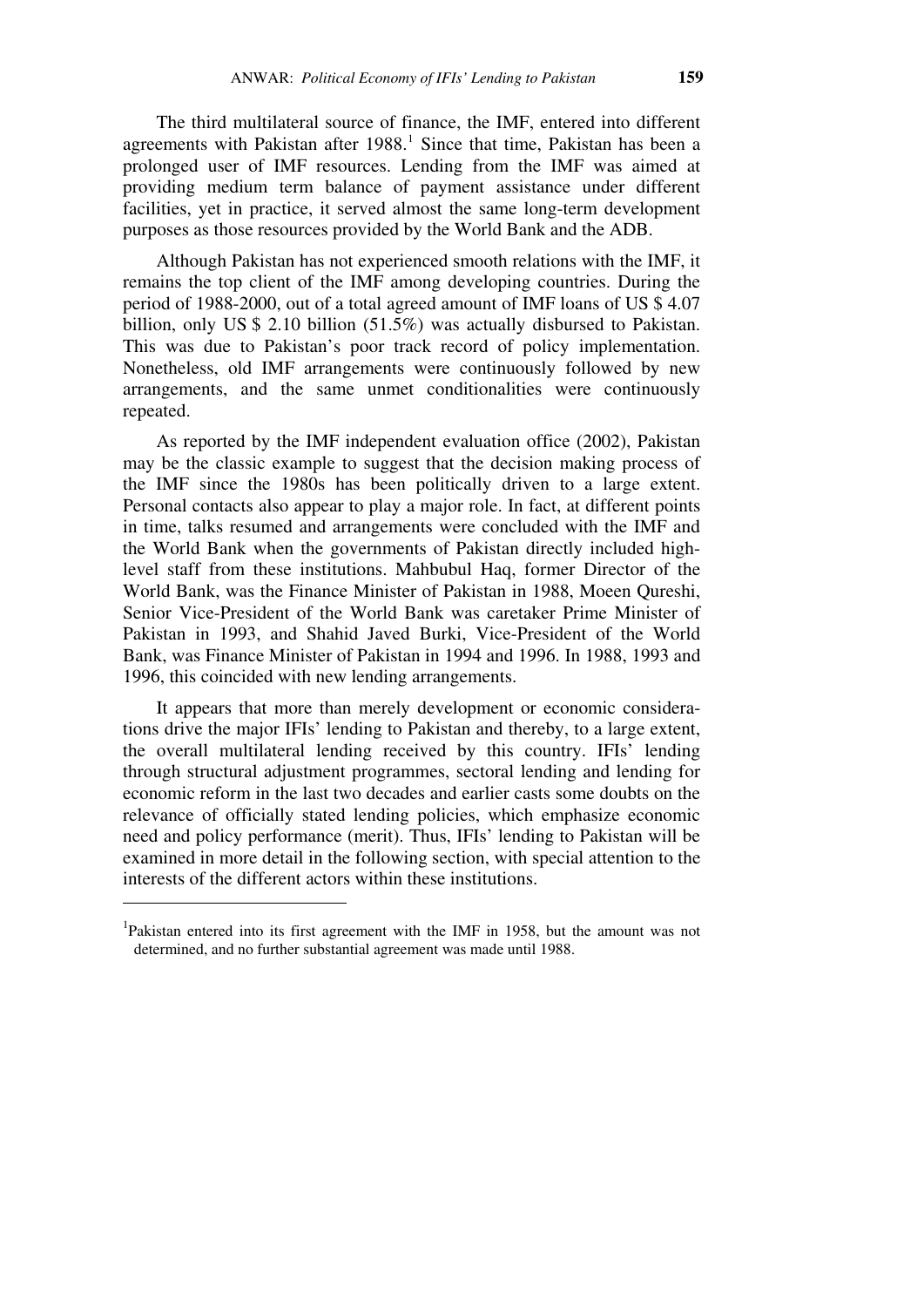# **III. THE POLITICAL ECONOMY OF IFIs' LENDING TO PAKISTAN**

It is already widely accepted in the literature that an appropriate model to explain lending decisions should be comprehensive and take into account the potential effect of both donor interest and the recipient's need and merit. This section will explain this 'hybrid' model, in which multilateral donors' interests can be accounted for by the bureaucratic inertia and political interest of the multilateral organizations. As discussed in section II, the bureaucratic interest of IFIs could have an influence on lending decisions to Pakistan. Barro and Lee (2005) find some evidence for this hypothesis when analyzing IMF lending to a large set of countries. This approach is based on economic models of bureaucracy, in which bureaucrats disburse money in order to maximize their own utility (Easterly, 2002). Moreover, donor governments within IFIs have their own preferences and often attempt to use IFIs for their own purposes (Fleck and Kilby, 2006; Dreher and Jensen, 2003; Andersen *et al.*, 2005). With this in mind, while considering IFIs' lending to Pakistan, we view IFIs as bureaucratic and political institutions which maximize the utility of their stakeholders, *i.e.* of bureaucrats and major shareholder countries.

### **DETERMINANTS OF IFIs' LENDING DECISIONS: SOME THEORETICAL HYPOTHESES**

The motives of lending which directly correspond to IFIs' openly declared objectives can be described in two different sets of variables. The first determines the needs of recipients, and the second captures their "merits", *i.e.* their previous efforts to establish a sound economic policy environment (Berthélemy, 2006; Cline and Sargen, 1975).

 With respect to economic needs, we should generally consider that, under the given economic conditions, Pakistan falls into the category of a low income country, reaching a per capita gross national income of only US \$ 520 in the year 2003 (World Bank 2004*b*). This is far below the IDA established lending threshold of US \$ 865. A large part of the country's population, almost 33 percent, is facing absolute poverty, as measured on the basis of the national poverty line. Poverty rates fell during the 1980s and early 1990s, but started to rise again towards the end of the 1990s. In addition, over last few decades, Pakistan's economy has faced many serious economic problems, on both internal and external economic fronts. In these situations and throughout the 1970s and the late 1990s, the country was clearly in need of foreign resources. According to the objectives initially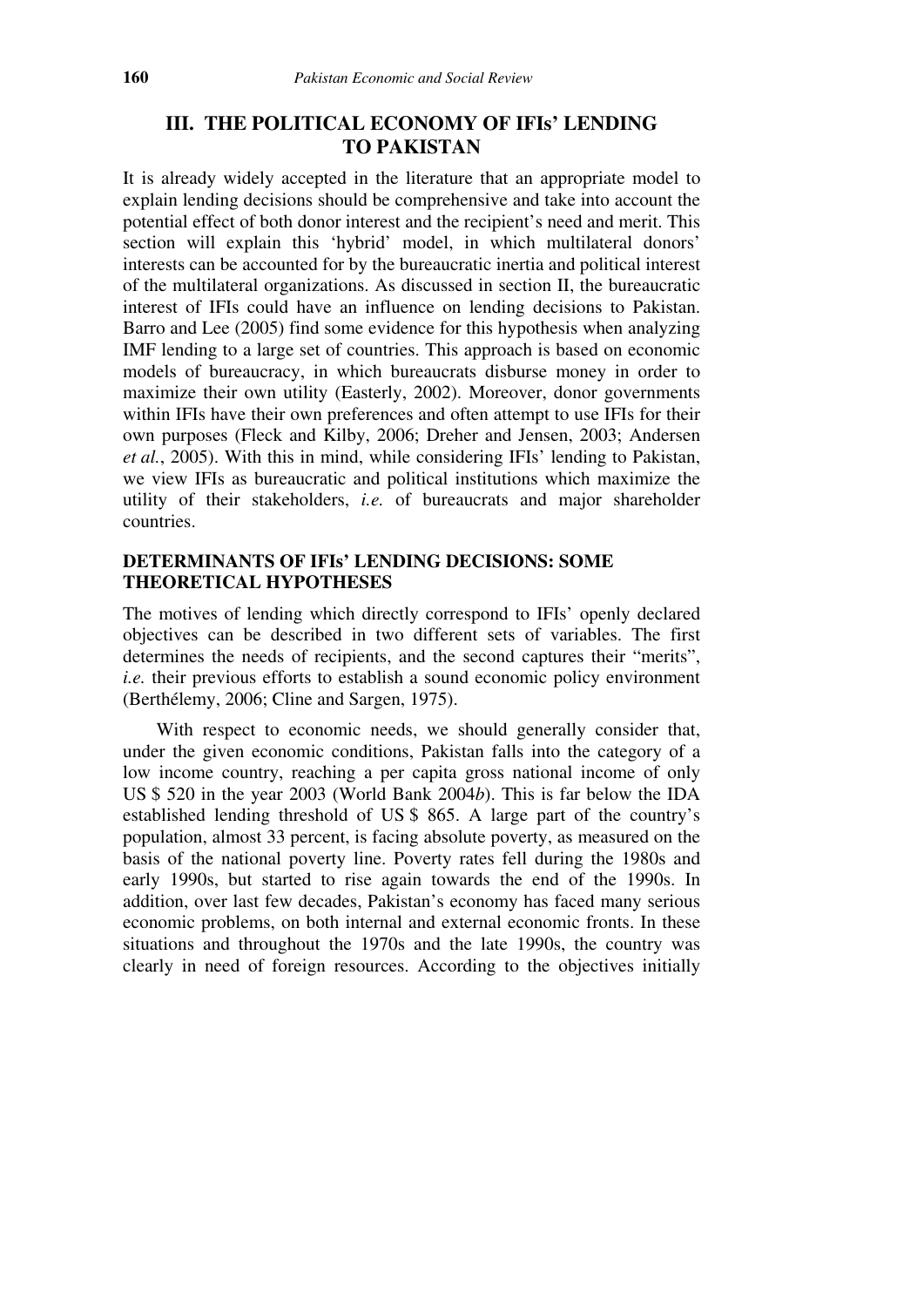defined by multilateral financial institutions for distributing loans, and as taken up by Frey and Schneider (1986) for the World Bank and Barro and Lee (2005) for the IMF, IFIs' lending should be based on the economic needs of a country. Thus, Pakistan should have received more lending from international organizations in those times when it faced particular economic hardship, as concluded in our first testable hypothesis:

#### Hypothesis 1: *IFIs' lending to Pakistan is positively related to the country's economic needs*

We now come to the aspect of "merit", which is typically referred to in terms of "good governance". Good governance is a multifaceted concept, and both the economic and the more general political dimension are relevant here. As a first step, let us consider economic governance. According to official development policy lending strategies, the implementation of economic and social policies that promote growth is another basic criterion for IFIs' loan allocation. The World Bank and IMF joint strategy papers state that development policy lending is normally undertaken only in a country that has an adequate macroeconomic framework in place. Therefore, lending should contain positive incentives, and good performance should be rewarded with more lending from IFIs (Cline and Sargen, 1975; Burnside and Dollar, 2000). Although Pakistan is a poor country, the economy showed an impressive economic performance during the 1980s and early 1990s. Conversely, in the 1970s, economic performance was very poor, and it also slowed down again considerably in the late 1990s, due to imprudent policies, which resulted in a rather inconsistent pattern of growth. These variations should be expected to find their reflection in IFIs' lending. This leads us to formulate our second hypothesis:

# Hypothesis 2: *IFIs' lending to Pakistan is positively related to an improved performance of the country's economy*

While Hypothesis 2 covers economic governance, we now move on to political governance, which constitutes the other merit-based criterion for IFI lending. Strong arguments can be made that good political governance indirectly influences economic growth and leads to reduce poverty (Rodrik 2003). If this is true, we should expect IFIs to take into account not only economic, but also political governance when making their lending decisions. However, previous studies on IMF and World Bank lending do not find much evidence for a relationship between political governance indicators and lending decisions (Bird and Rowlands, 2001; Barro and Lee, 2005; Kilby, 2006). Pakistan, which has experienced different types of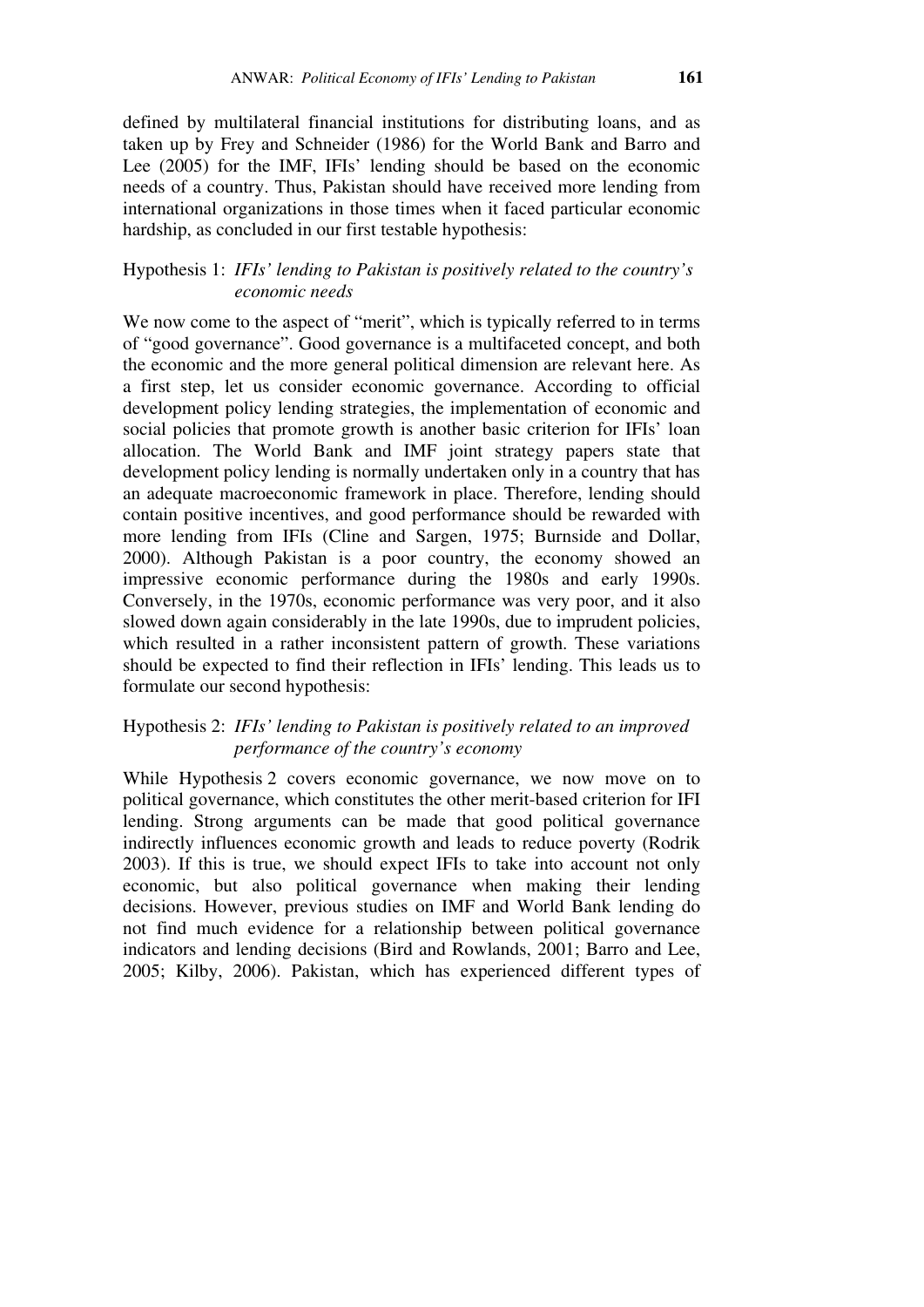governments, weak political institutions and many periods of low government effectiveness, represents an interesting additional testing ground for whether political governance has had any effect on IFIs' lending decisions. This leads us to our third hypothesis:

# Hypothesis 3: *IFIs' lending to Pakistan is positively related to good political governance*

So far we have only considered the development policy, or need and merit oriented motives of IFIs' lending. Let us now turn to the political economic motives of IFIs' lending to Pakistan. We assume that, concerning lending decisions to developing countries, IFIs must be understood as both bureaucratic and political organizations. The bureaucrats working in these institutions can be expected to lobby for decisions and lending in favor of their home economies, so that they can get better positions in their respective home governments later on. Any decision in favor of their country, including higher lending to their country, will add to their own utility (Frey and Schneider, 1986; Barro and Lee, 2005). Thus, bureaucrats at multilateral organizations have an incentive to disburse money to their home countries, even if their home countries have not complied with previous targets and conditionalities (Mosley *et al.*, 1991; Dreher, 2004). As pointed out in section I, there have been several instances in which Pakistan did not comply with IFIs' conditionalities, but still received new funding. Simultaneously, we observe significant changes in Pakistan's representation in IFIs' major decision making bodies.

 According to the political economic literature cited above, it can be assumed that any position of power held by national bureaucrats in international organizations will be used to obtain more loans for their own country, and ultimately to maximize their own individual utility. This leads us to formulate our fourth hypothesis:

# Hypothesis 4: *The higher the number and the stronger the bureaucratic power of Pakistani nationals at IFIs, the higher the probability of Pakistan receiving more and larger loans*

Another political economic motive for distributing resource, also related to bureaucratic interest, could be what Birdsall *et al.* (2003) describe as "defensive lending". The idea is that loans with a high probability of default are followed by new loans, so that the latter ensure the repayment of the former. Accordingly, when debt burdens grow, lending may increase. In fact, for the international bureaucracy, avoiding default is very important as it would do harm to their image as a competent decision making body.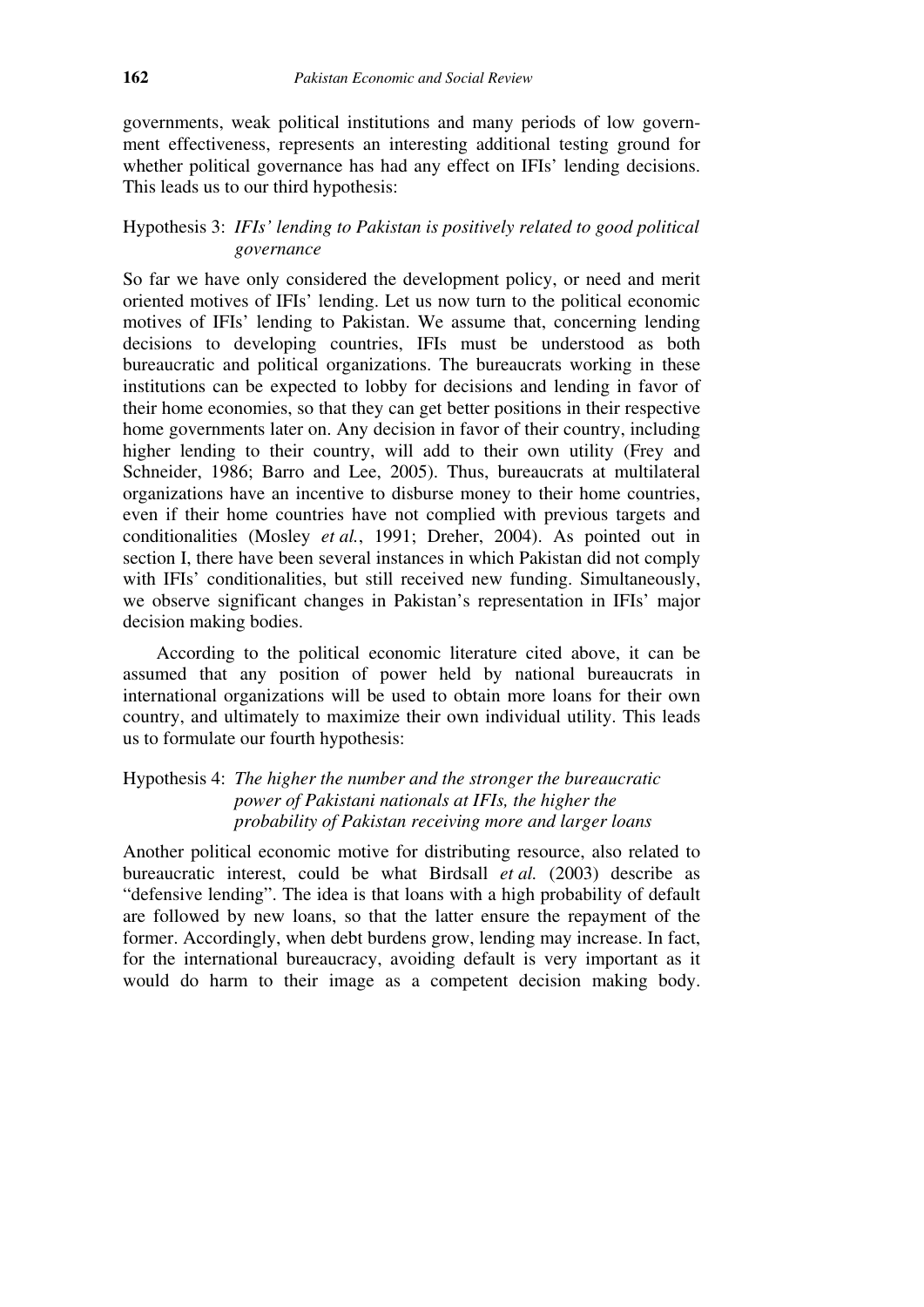Moreover, lending in general, even to countries which have already accumulated high debt burdens from prior lending, is consistent with the general bureaucratic objective of maximizing the overall flow of resources. This resource flow is in turn related to the overall budget of their organization, and thus indirectly to bureaucrats' pay and prestige (Vaubel, 1991).

 Birdsall, Claessens and Diwan (2003) show that countries with higher debt, especially those indebted to international organizations, have indeed received larger net transfers than other countries. Based on the data on external debt and resource flows to Pakistan, it appears that Pakistan's debt stock has grown very rapidly in the last three decades. The IDA total outstanding debt alone grew 5 times over the period from 1983 to 2003 (World Bank, 2004). Anecdotal evidence suggests that in 1999, Pakistan was close to default when the IMF resumed its lending. The arguments with respect to defensive lending are summarized by our next hypothesis:

# Hypothesis 5: *The higher Pakistan's debt to IFIs, the higher the probability for new lending and a higher volume of lending*

Another common perception in the political economics of international organizations is that IFIs serve the economic and political interests of their major shareholders (Stone, 2004; Fleck and Kilby, 2006; Kilby, 2006). Thus, any country that has close economic and political ties with the major shareholders (*e.g.* the US and Japan) of multilateral organizations will be more likely to receive loans from IFIs, and the size of the loans is likely to be larger. The US and Japan can exert pressure on IFIs in different ways, particularly through their executive directors on the board, who have the maximum number of votes. Specifically, at the IMF, some important decisions require more than 85% of the votes. In this case, Japan and the US alone can block lending decisions. Pakistan has gone through different phases of political and economic relations with these countries. Particularly, relations with the US worsened after the imposition of sanctions under the Pressler Amendment at the US senate.<sup>2</sup> We expect that IFIs' lending to Pakistan depends on variations in the country's bilateral economic and political relationships with major shareholder countries. We capture this in our final hypothesis:

 $\overline{a}$ 

 $2$ The Pressler Amendment passed in the US Senate in 1985 requested the US President to personally certify that there would be no risk of nuclear arms development in Pakistan. Without this certification, no more aid could be committed to this country.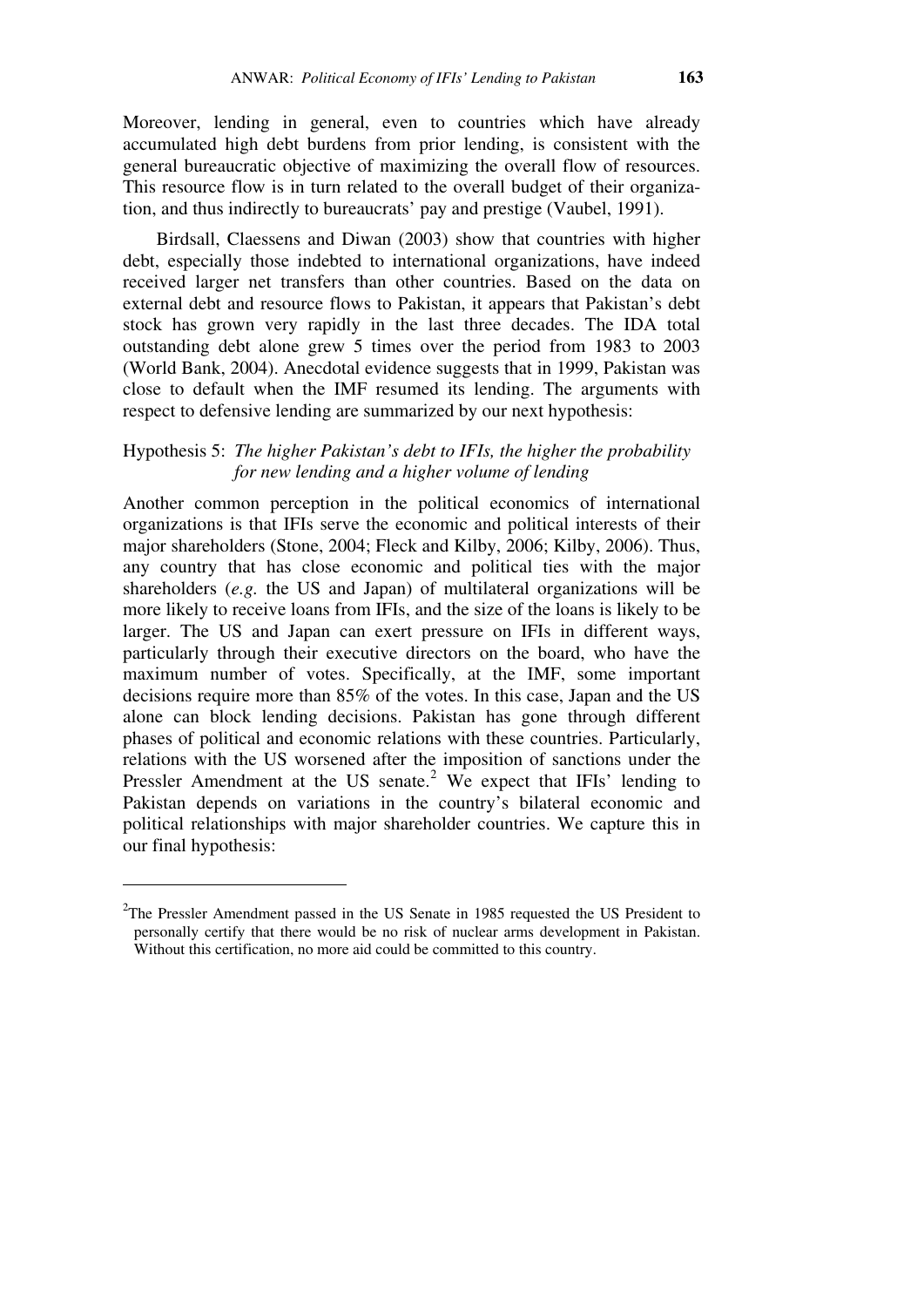# Hypothesis 6: *Closer economic links between Pakistan and the US and/or Japan, or higher political or strategic relevance of Pakistan for these countries will increase Pakistan's chances of obtaining more and higher loans from IFIs*

Overall, along with considerations of the country's need and merit, we retain bureaucratic interests as well as US and Japanese economic interests as potential determinants of IFIs' lending to Pakistan.

# **EMPIRICAL ANALYSIS OF IFIs' LENDING TO PAKISTAN OVER TIME**

In order to empirically test these hypotheses we adopt the Tobit econometric estimation method, used recently in most aid allocation studies. The advantage of such an approach is that we can take into account the censored nature of gross total official flows from IFIs to Pakistan over time. This method estimates the aid flows in one step and is appropriate if the exogenous variables can be expected to have the same impact on the probability of receiving aid and on the amount of aid allocated thereafter (Gang and Lehman, 1990; Berthélemy and Tichit, 2004).

 The gross disbursement of total official flows to Pakistan relative to the total flows to developing countries (*TOFDev*) and to low-income countries (*TOFLic*) were taken from OECD/DAC (2005) data as the dependent variables, in order to analyze IFIs' lending decisions to Pakistan. Using disbursements rather than commitments reflects the actual spending of aid funds, and using gross as opposed to net flows avoids the consideration of those debt repayments which are carried out under the authority of the recipient rather than the donor country. Given the focus of our study, Pakistan's share of aid as compared to aid received by other developing countries emerges as a natural choice for the dependent variable, rather than the level of aid or aid per capita. It captures the relative importance of the country as compared to other recipients of multilateral aid flows. Crosscountry studies which also include middle and higher income countries, such as those by Trumball and Wall (1994), Fleck and Kilby (2006) and Kilby (2006), only use the share of aid relative to lending to all developing countries. However, as we are only considering Pakistan, which is a lowincome country, its share of aid receipt among low-income countries could be a relevant alternative indicator. Taking into account both alternatives could be important especially if we assume that there might be predefined overall amounts for specific country groups such as low-income countries. Note, for instance, that only the latter are eligible for IDA loans at all. Each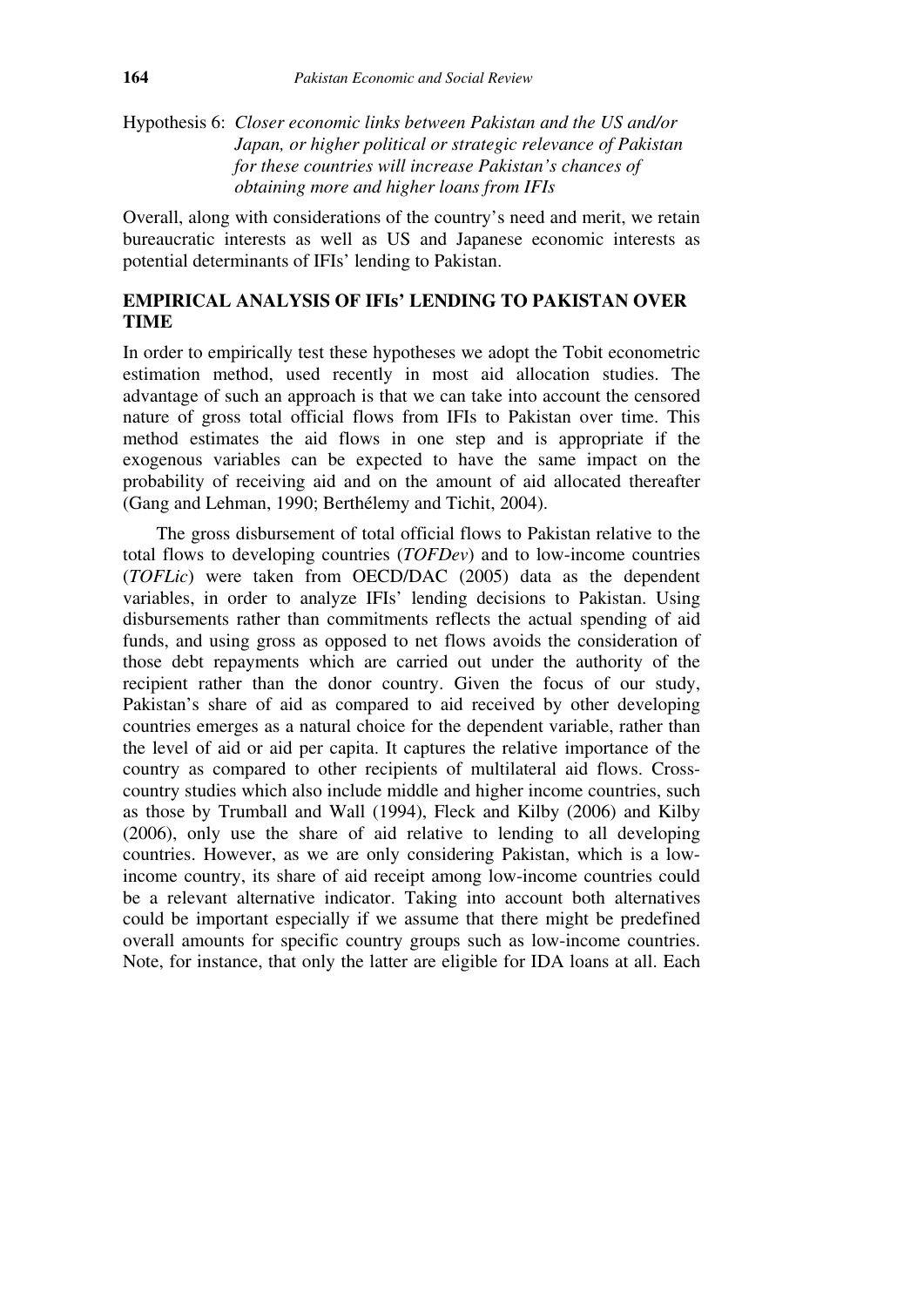institution is considered in the panel, starting from the year in which its lending to developing countries was established. The IBRD, IDA, ADB and IMF established their lending in 1952, 1961, 1968 and 1977 respectively. However, data on the IBRD's lending to Pakistan is only provided by the OECE from 1960 onwards.

 To examine Pakistan's economic need and merit in relation to IFIs' lending decisions as addressed in hypotheses 1 to 3, we require information on economic variables related to economic need and performance. The most direct indicator of any country's need for international aid flows is per capita GDP. Moreover, other studies on IFIs' lending decisions, *i.e.* those by Bird and Rowlands (2001) and Frey and Schneider (1986), also suggest using current account and government budget deficits as indicators of internal and external economic strains. Therefore, to measure the economic needs of Pakistan's economy, we use the data on per capita GDP (*GDPPC*), current account deficit as a percentage of GDP (*CurrentAcDef*), and the overall budget deficit as a percentage of GDP (*BudgetDef*), from the World Development Indicators (World Bank 2004*c*). For detailed definitions of variables and their sources, *see* Anwar (2006).

 To determine the performance of Pakistan's economy, the annual GPD growth rate (*GDPg*) was taken as the indicator variable. Higher GDP growth indicates better economic performance. The data is again taken from the World Bank (2004*c*). The GDP growth rate as well as all other economic variables for determining IFIs' lending to Pakistan were used with a oneperiod lag, as fully updated information is generally not available for decision making, even for international institutions.

 In order to measure good political governance, previous studies (*see* Barro and Lee, 2005) use the rule of law and democracy. However, Mosley, Harrigan and Toye (1991) argue that political stability, *i.e.* in particular the frequency of change in government, might be a preferable indicator for political governance. This may be true in particular for early years in which comprehensive indicators on democracy and the rule of law were not available. The Kaufmann, Kraay and Mastruzzi (2005) governance indicators were computed only in 1996, and even the Freedom House index on political rights and civil liberties has only existed since the early 1970s. Thus, we try to capture political governance here by looking at political instability (*PolInstab*), which allows us to compute the required time series starting from 1960.

 Political instability measured in terms of changes in government is well adapted to Pakistan, because changes in the Pakistani government before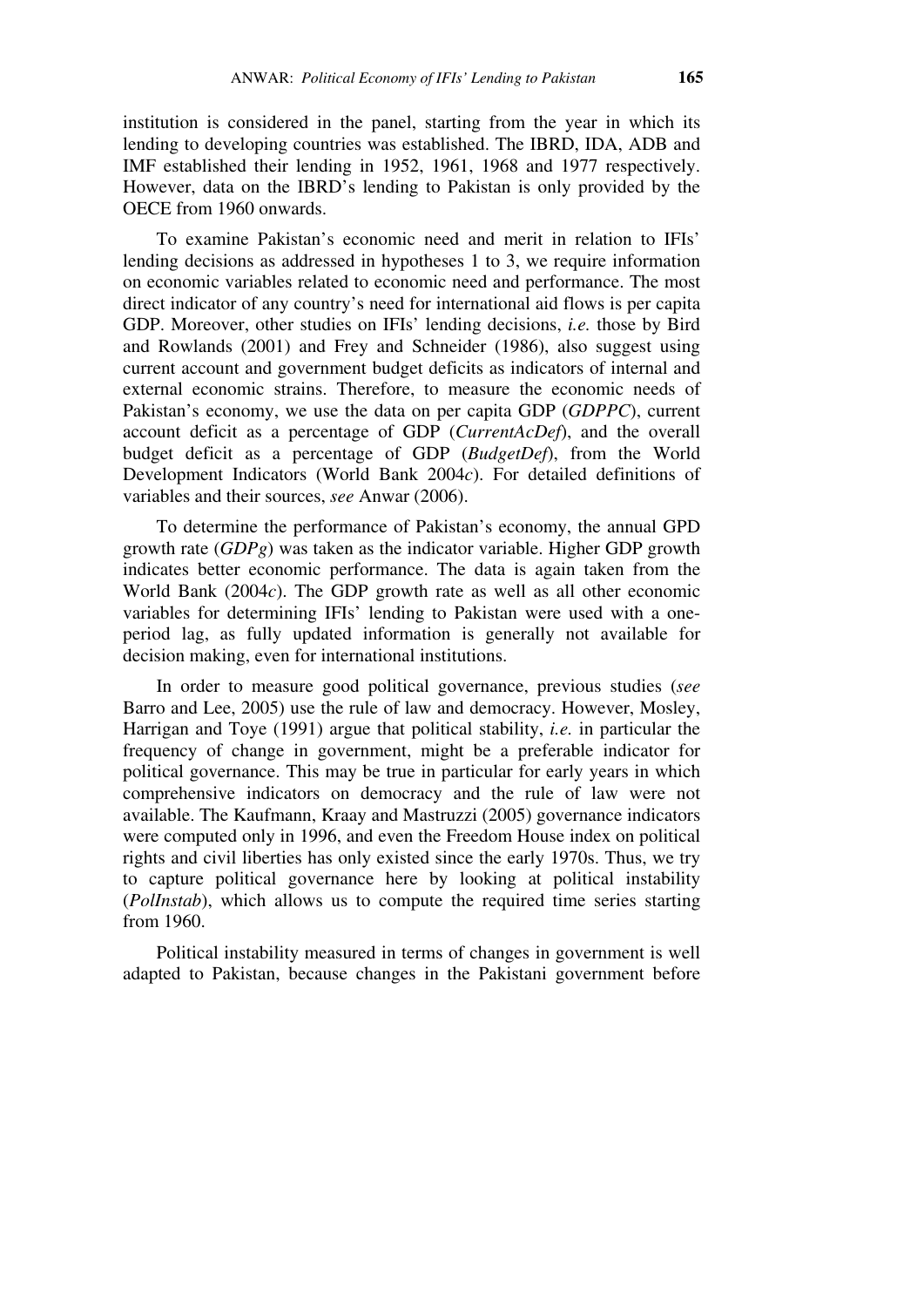completion of tenure have been frequent. In our calculations, any change in the Pakistani government in a particular year is assigned a 1, while a 0 represents no changes. Taking a moving average of five year periods, we establish an index on a scale from 0 to 1. A value closer to 1 indicates a higher number of government changes, *i.e.* higher political instability. The data for changes in government was taken from the Polity IV Project (2002).

 It would have also been interesting for our analysis to have information on the number of Pakistani professional and managerial staff at each institution, in order to measure the effect of bureaucratic pressure and lobbying behaviour of these bureaucrats on IFIs' lending to Pakistan. Unfortunately, however, there is no such data available from the IFIs, and where it is available, for example from the IMF Diversity Office, it is only for very short periods of time. Thus, alternatively, we used the Pakistani executive director voting power (*Pk\_ed\_vp*) as a percentage of total voting power of all the executive directors on the board. This data was taken from the annual reports of the World Bank, ADB and IMF (World Bank, ADB and IMF annual report, Various Years). This variable takes into account the Pakistani national executive director, or alternative executive director, representing Pakistan and the group of countries by whom he was elected to the executive board of IFIs. In the case of a temporary Pakistani alternative executive director at the IMF, we multiplied voting power by 0.5, in order to weigh down the position relative to full power. To further explain the bureaucratic interests of IFIs' lending, the information on Pakistani nationals working in top positions, including vice presidents and directors, was gathered from the annual reports of the World Bank, ADB and IMF. The numbers of Pakistani top officials (*Pk\_off*) were taken as the percentage of total officers of each institution. Vacant posts were not taken into account while compiling the data.

 We consider Pakistan's debt to all multilateral institutions as a percentage of total debt (*MultiDt*), in order to test our fifth hypothesis. The variable is used with a one-period lag, considering that the decision making process at IFIs takes some time. The data is taken from Global Development Finance (World Bank 2004*d*).

 Finally, the economic interests that major shareholders of IFIs may have in Pakistan, as a factor of determination of the IFIs' lending to Pakistan (as suggested in Hypothesis 6), is measured by the trade intensity of the US and Japan with Pakistan. Trade intensity of Pakistan with the US (*USTrade*) and Japan (*JPTrade*) is reflected by bilateral trade (exports + imports) between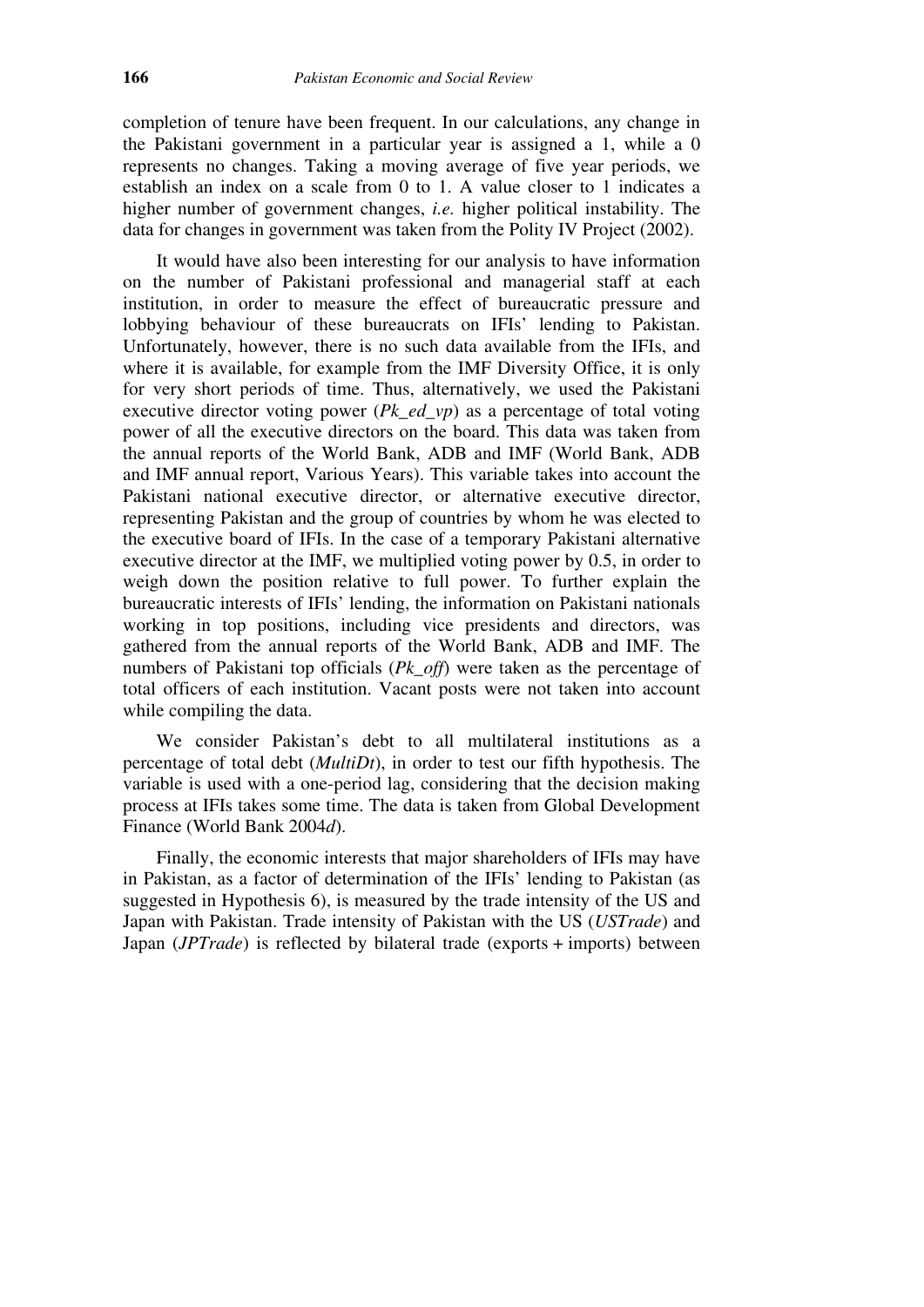Pakistan and these countries, expressed as a ratio of Pakistan's GDP. The data was taken from the IMF (IMF-Directions of Trade Statistics 2004).

 In order to capture the political interests related to lending of the IFIs' major shareholders, we included various dummy variables, in particular a dummy for 1985, the year in which the Pressler Amendment was passed in the US Senate, and a dummy (*dummy01-02*) for the years 2001 and 2002, to capture the post September  $11<sup>th</sup>$  effect on aid allocation to Pakistan. In some studies on IMF and IDA lending, US political interest is reflected by voting behaviour in the United Nations General Assembly. In line with this, we include Pakistan's political proximity to the US, measured by voting in the UN General Assembly. We also take into account bilateral aid from major shareholder countries as additional variables. In order to test IFIs' response to international crises, such as the Latin American debt crises and Asian crises, and their effects on IFIs lending to Pakistan, we also introduce dummies for the early 1980s and the late 1990s, respectively.

 Table 1 presents the results of our regression analysis. We use both an overall pooled Tobit model and a Tobit model with IFI specific random effects. The latter was also adopted by Berthélemy and Tichit (2004) and Barro and Lee (2005).

 Fixed effects cannot be considered as a relevant alternative. They lead to inconsistent estimates because they cannot be estimated based on the total number of observations but only on the (rather limited) number of observations for different points in time within each institution. This creates estimation problems for Probit models, as they rely on large sample properties, and consequently for Tobit models as well.<sup>3</sup> Regressions 1 and 2 show IFIs' lending to Pakistan relative to lending to other low-income countries (*TOFLic*). The following four regressions present the results of IFIs' lending to Pakistan relative to all developing countries (*TOFDev*). Between regressions 1 and 2, and 3 and 4, model specifications differ only with respect to the inclusion of random effects for individual IFIs. Regression model 3 is then further enlarged to include trade with the US and Japan (regressions 5 and 6), political instability and a dummy for the September  $11<sup>th</sup>$  effect (regression 6 only). In addition, regression model 6 was also estimated with random effects, but since results remained virtually unchanged, this specification was not included in Table 1. All models were

 $\overline{a}$ 

 $3$  For a detailed discussion of this problem, generally referred to as the incidental parameters problem, see Greene (2004).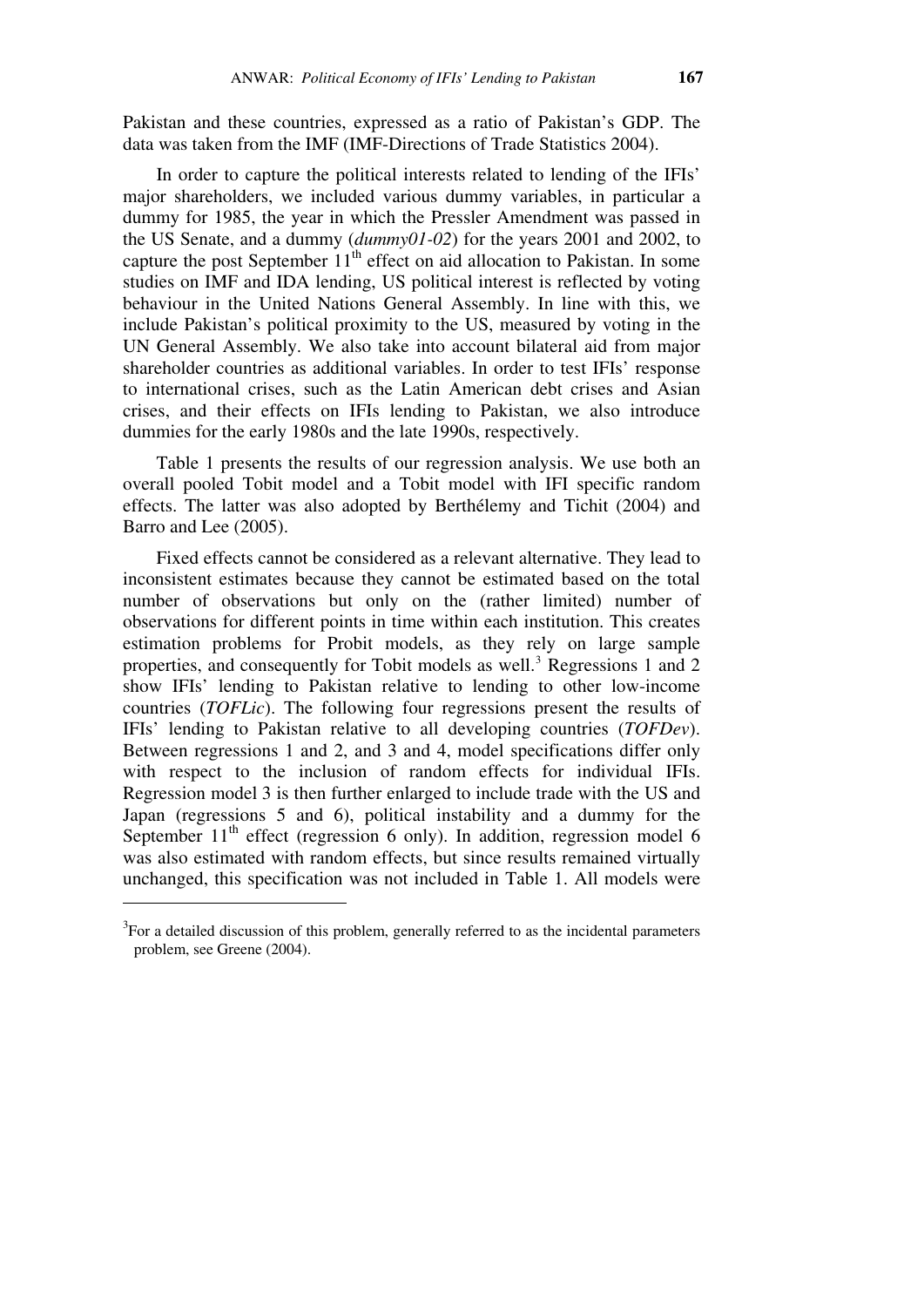also estimated including the additional variables discussed above (US policy dummy for the Pressler Amendment and bilateral aid), but as they neither turned out to be significant nor changed the results in any relevant way, we decided to exclude them from the presentation.

### TABLE 1

|                                 | Tobit<br>TOFLic |                                                                         | Random<br>Effects<br>TOFLic |      | Tobit<br><b>TOFDev</b> |      | Regression 1 Regression 2 Regression 3 Regression 4 Regression 5 Regression 6<br>Random<br>Effects<br><b>TOFDev</b> |      | Tobit<br><b>TOFDev</b> |      | Tobit<br><b>TOFDev</b> |      |
|---------------------------------|-----------------|-------------------------------------------------------------------------|-----------------------------|------|------------------------|------|---------------------------------------------------------------------------------------------------------------------|------|------------------------|------|------------------------|------|
|                                 |                 |                                                                         |                             |      |                        |      |                                                                                                                     |      |                        |      |                        |      |
|                                 |                 |                                                                         |                             |      |                        |      |                                                                                                                     |      |                        |      |                        |      |
|                                 |                 | Est. p-val. Est. p-val. Est. p-val. Est. p-val. Est. p-val. Est. p-val. |                             |      |                        |      |                                                                                                                     |      |                        |      |                        |      |
| <b>Recipient need</b>           |                 |                                                                         |                             |      |                        |      |                                                                                                                     |      |                        |      |                        |      |
| <b>GDPPC</b>                    | $-0.16$         |                                                                         | $0.00 - 0.15$               |      | $0.00 -0.04$           |      | $0.03 -0.03$                                                                                                        |      | $0.03 -0.04$           |      | $0.01 - 0.02$          | 0.41 |
| CurrentAcDef                    | 1.20            | 0.14                                                                    | 1.22                        | 0.13 | 0.27                   | 0.39 | 0.29                                                                                                                | 0.29 | 0.32                   | 0.38 | 0.22                   | 0.58 |
| BudgetDef                       | $-1.58$         |                                                                         | $0.25 -1.59$                |      | $0.24 - 0.24$          |      | $0.65 - 0.24$                                                                                                       |      | $0.61 - 0.49$          |      | $0.35 - 0.52$          | 0.35 |
| <b>Recipient merit</b>          |                 |                                                                         |                             |      |                        |      |                                                                                                                     |      |                        |      |                        |      |
| GDPg                            | $-0.65$         |                                                                         | $0.49 - 0.69$               |      | $0.46 - 0.02$          |      | $0.96 - 0.09$                                                                                                       |      | $0.78 - 0.29$          |      | $0.45 - 0.55$          | 0.18 |
| PolInstab                       |                 |                                                                         |                             |      |                        |      |                                                                                                                     |      |                        |      | 11.12                  | 0.11 |
| <b>Bureaucratic interest</b>    |                 |                                                                         |                             |      |                        |      |                                                                                                                     |      |                        |      |                        |      |
| Pk ed vp                        | 4.57            | 0.00                                                                    | 3.80                        | 0.11 | 1.88                   | 0.00 | 0.63                                                                                                                | 0.05 | 1.91                   | 0.00 | 1.92                   | 0.00 |
| Pk_off                          | 0.68            | 0.50                                                                    | 0.44                        |      | $0.70 - 0.11$          |      | $0.76 - 0.61$                                                                                                       |      | $0.08 - 0.11$          |      | $0.77 - 0.12$          | 0.73 |
| MultiDt                         | 0.74            | 0.09                                                                    | 0.75                        | 0.08 | 0.16                   | 0.33 | 0.16                                                                                                                | 0.29 | 0.21                   |      | $0.19 - 0.07$          | 0.76 |
| <b>Bilateral donor interest</b> |                 |                                                                         |                             |      |                        |      |                                                                                                                     |      |                        |      |                        |      |
| <b>USTrade</b>                  |                 |                                                                         |                             |      |                        |      |                                                                                                                     |      | 0.52                   |      | $0.67 - 0.43$          | 0.75 |
| <b>JPTrade</b>                  |                 |                                                                         |                             |      |                        |      |                                                                                                                     |      | 1.59                   | 0.03 | 1.47                   | 0.07 |
| $dummy01_02$                    |                 |                                                                         |                             |      |                        |      |                                                                                                                     |      |                        |      | 1.66                   | 0.64 |
| constant                        | 49.98           |                                                                         | $0.00$ 51.80                |      | 0.00 11.66             | 0.07 | 18.72                                                                                                               | 0.00 | 7.64                   |      | 0.35 10.07             | 0.23 |
| N                               | 104             |                                                                         | 104                         |      | 104                    |      | 104                                                                                                                 |      | 104                    |      | 104                    |      |
| Censored Obs.                   | 14              |                                                                         | 14                          |      | 14                     |      | 14                                                                                                                  |      | 14                     |      | 14                     |      |
| LR/Wald Chi <sup>2</sup>        | 52.16           |                                                                         | $0.00$ 20.22                |      | 0.00 47.81             |      | 0.00 15.49                                                                                                          |      | 0.03 52.62             |      | 0.00 55.53             | 0.00 |

# Regression Results for IFIs' Lending to Pakistan

Notes: *Italic* indicates significance at the 10% level. **Bold** indicates significance at the 5% level. **Bold underlined** indicates significance at the 1% level. For a detailed description of the variables and their sources, *see* Anwar (2006).

 As could be expected, per capita GDP has a significant negative effect in all the regressions except regression 6, where the effect is negative but not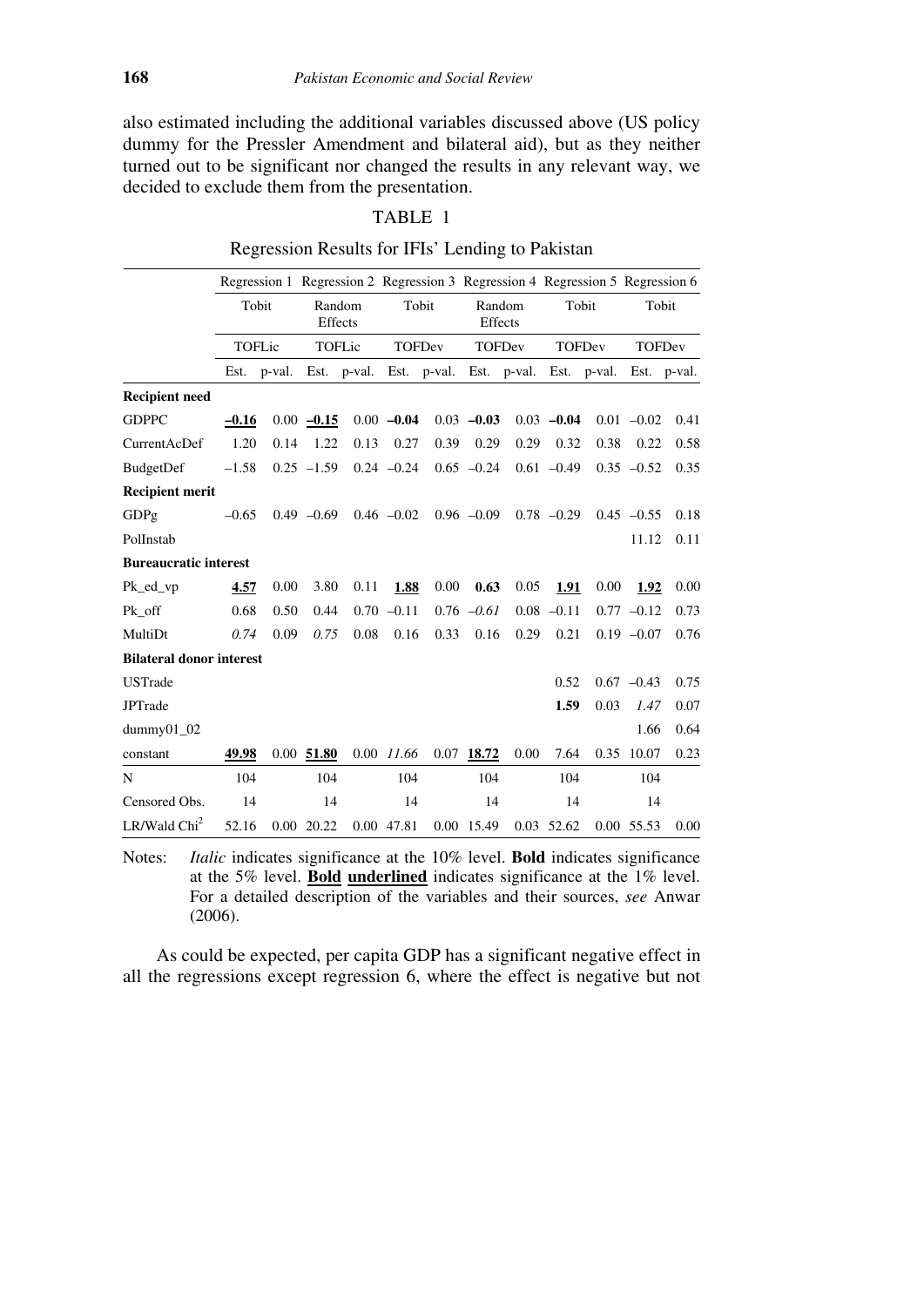significant. The estimated coefficient implies that, ceteris paribus, a low per capita GDP in Pakistan will raise the probability and volume of IFIs' lending to Pakistan. In contrast, the other variables representing Pakistan's economic need, *i.e.* current account and budgetary deficits, are not significant in any of the regressions presented in Table 1. All in all, these results provide only partial evidence for Hypothesis 1.

 It should be noted, however, that the interpretation of the effect of the current account and budget deficit may be ambiguous. On the one hand, high deficits indicate a strong need for external resources, but on the other hand, they can be the result of bad economic policy. If IFIs react partially in response to need, and partially in response to merit, the overall sign of the coefficients is undetermined, and the coefficient estimate will only be significant if one consideration clearly dominates. To a certain extent, this ambiguity also arises with respect to the interpretation of the coefficient of GDP growth. However, as we have included GDP per capita separately, the objectives of reacting to need on the one hand, and rewarding good economic performance on the other hand, are more easily separable here.

 The estimated coefficient of the annual GDP growth rate shows a negative sign, but does not appear to be significant in any of the regressions. This implies that our data do not give any support to hypothesis 2, *i.e.* a positive relationship between IFIs' lending to Pakistan and the performance of Pakistan's economy. If we were to interpret this insignificant coefficient at all, the negative sign shows that higher growth may reduce rather than increase lending from the IFIs.

 Results for good governance represented by political stability in regression 6 do not confirm our initial hypothesis either. While the coefficient is not fully significant (p-value =  $11\%$ ), it shows a positive sign, indicating that if a relationship exists at all, frequent change in the government, and hence more political instability, seems to be rewarded rather than penalized by IFIs.

 In comparison with the need and merit variables, the IFI interest variables and the variables for shareholder interest appear to be more significant in our regression results. The bureaucratic interests measured by the Pakistani executive director voting power at each institution are significant in all but one regression and close to significant, at least at the 10 percent level, even there. We thus find evidence for a robust link between the power exercised by bureaucrats and lending to their home countries. The other variable (*Pk\_off*) representing the lobbying behaviour of Pakistani national bureaucrats at IFIs in support of more lending for Pakistan, is not significant in our models presented in Table 1. This could be due to the fact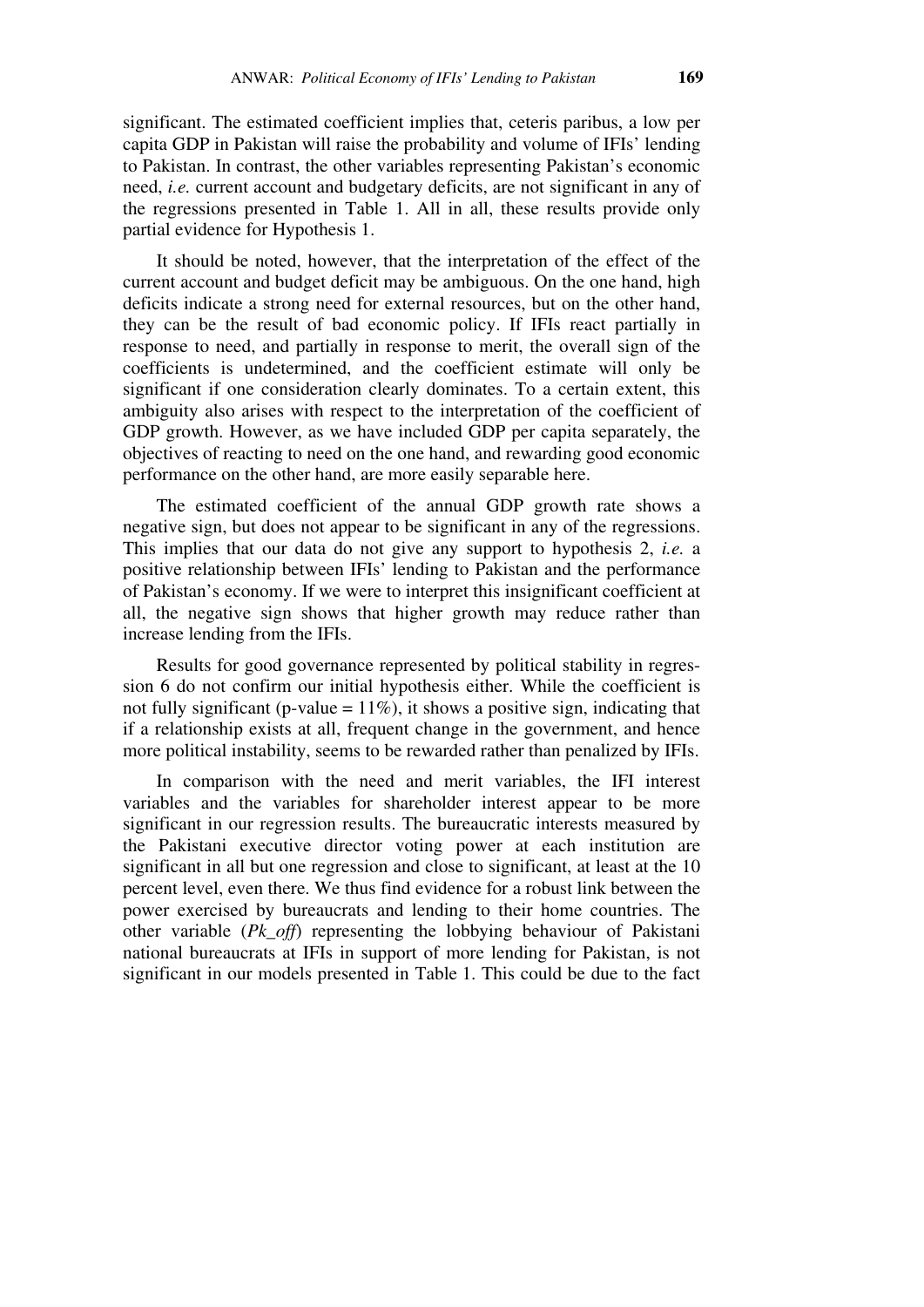that, as opposed to the political staff, *i.e.* the executive directors, the administrative staff does not consider their home country's relative position, but simply argues for higher funding for their country, whatever the situation for other countries may be. Nevertheless, administrative staff clearly does not directly make lending decisions, but only indirectly influences decision making through lobbying at the executive board, whenever there is a higher chance of achieving decisions in favor of their country. Moreover, the professional staff under their responsibility generally prepares the relevant policy papers and meeting documents, giving them a certain agenda setting power as well. As pointed out by Barro and Lee (2005), it is also possible that certain bureaucrats provide insider information to their home countries. Thus, international bureaucrats can play an indirect role in IFI lending to their countries of origin. Unfortunately, as we do not have information on the number of all administrative officers, but only on top officials, the overall effect might be quite imprecisely estimated in our regressions.

 We observe that Pakistan's debt to multilateral institutions as one of the determinants of lending becomes significant in the first two regressions, with the expected positive sign. This provides some evidence of defensive lending, *i.e.* of IFIs' attempt to ensure the repayment of their previous loans by awarding new loans. However, this statement should be interpreted with caution, since the variable (*MultiDt*) loses its significance in the regressions where lending to Pakistan is taken as a percentage of lending to all developing countries. With this in mind, we have only limited support for our fifth hypothesis.

 The results of regressions 5 and 6 show that Japanese trade is positively and significantly related to IFIs' lending to Pakistan, while this is not the case for US trade. This implies that IFIs' lending to Pakistan is more closely linked with Japanese economic interests than with those of the US. One reason might be that US interests in Pakistan – as far as channeled through international organizations – is of a more geopolitical and strategic, rather than economic nature. Anecdotal evidence suggests the relevance of US political interests for IMF and World Bank decisions. The data shows that lending to Pakistan by IFIs jumped after Pakistan joined the US-led coalition against terrorism following September  $11<sup>th</sup>$ , 2001 (Calomiris, 2000; Economist, 2001). Trying to capture this by a dummy variable taking the value of 1 from 2001 onwards, does not, however, lead to any significant results. As we will see later, this can be explained by the strongly varying reactions of different IFIs in this respect. As already mentioned above, other indicators of bilateral shareholders' political interest, *i.e.* the dummy for the Pressler Amendment, political proximity with the US measured by voting in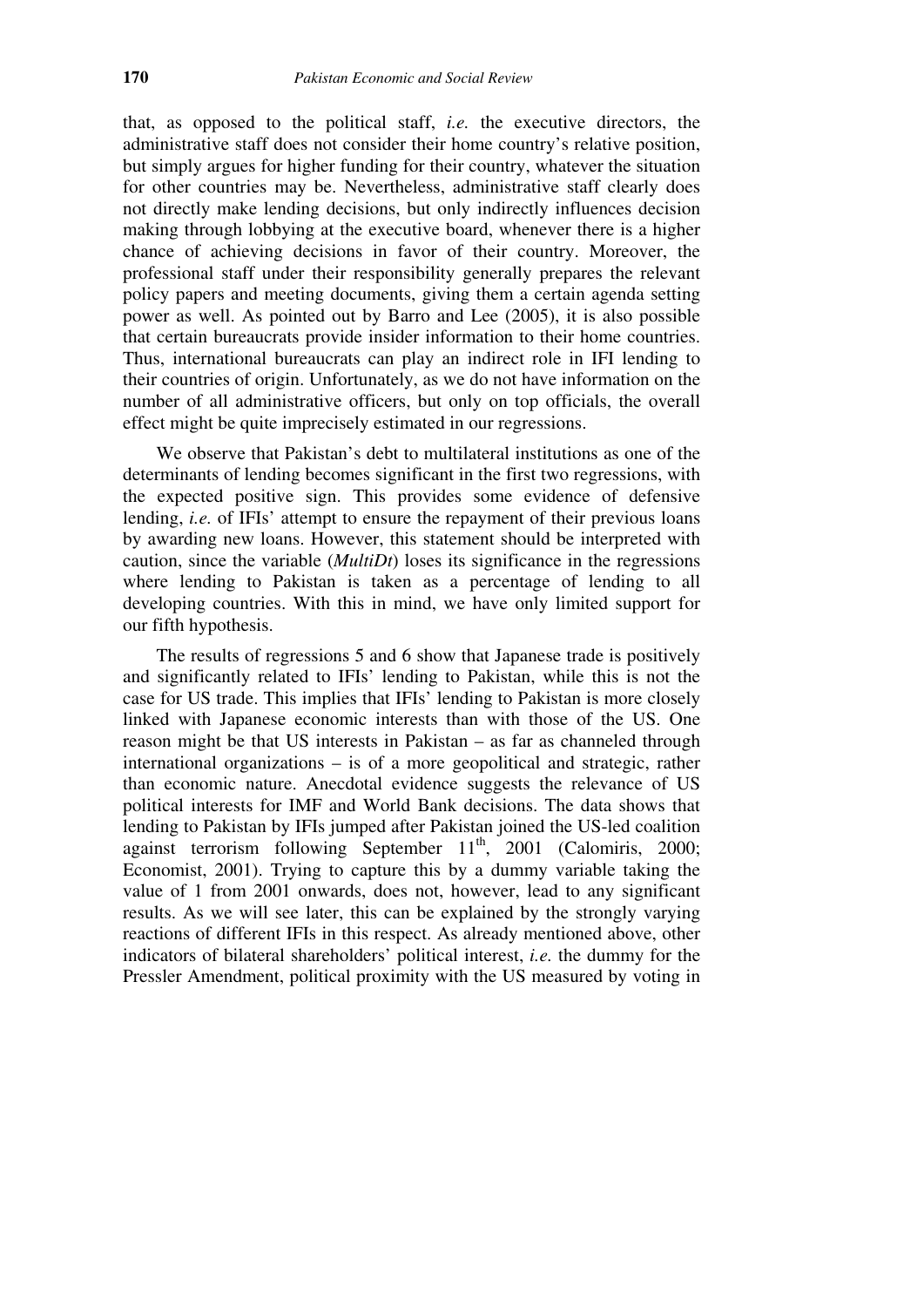UN General Assembly and the volume of bilateral aid, were not found to be significant in any regression specification (for additional specifications, contact author). It should be noted, however, that political interest is extremely difficult to capture, so that insignificance of these results may be related, at least to some extent, to the weak indicators at hand. Additional dummy variables in response to international crises, such as the Latin American debt crises of the 1980s and the Asian financial crises in to the 1990s, do not turn out to be significant either. Apparently, Pakistan's relative position as a recipient of IFIs' aid, thus, remained largely unaffected by these economic shocks.

 Overall, the results are plausible, and support the idea that bureaucratic interests are at least as important as considerations of recipients' needs or merit in determining IFIs' lending to Pakistan. With the data at hand, hypothesis 1, regarding country need considerations, finds some support, but it loses its relevance in the full model (specification 6). There is no significant evidence for hypothesis 2, on a positive relationship between lending and good economic performance. Hypothesis 3, regarding country merit and measured in terms of political stability, can be rejected. At the same time, hypotheses 4 and 5, on the role of bureaucracy, find clear support, and hypothesis 6, on the economic interests of major shareholders of IFIs, finds some positive support for Japan, although the result is less strongly significant than in the case of bureaucratic interests. Thus, IFIs' bureaucratic interest and bilateral donor interest appear to be the most relevant determinants of IFIs' decision making on lending to Pakistan.

#### **COMPARISON AMONG IFIs**

In the previous section we assumed that all IFIs behave in the same way when lending to Pakistan. However, Willett (2001) points out that while there has been an increasing overlap of the activities of the World Bank and IMF over time, there is still a significant difference between the major outputs of these institutions, not to mention the fact that the autonomy of bureaucracies also varies between the organizations. In the case of Pakistan, anecdotal evidence shows differences in institutional lending behaviour over time. For example, the ADB continued its lending to Pakistan throughout the 1990s, even as the World Bank and the IMF disengaged their lending operations due to the US-led sanctions that had been imposed on the country, making it difficult for these institutions to gain clearance from their boards. In this section, we will empirically test and compare different IFIs and point out the political economic factors behind their different or similar behaviour.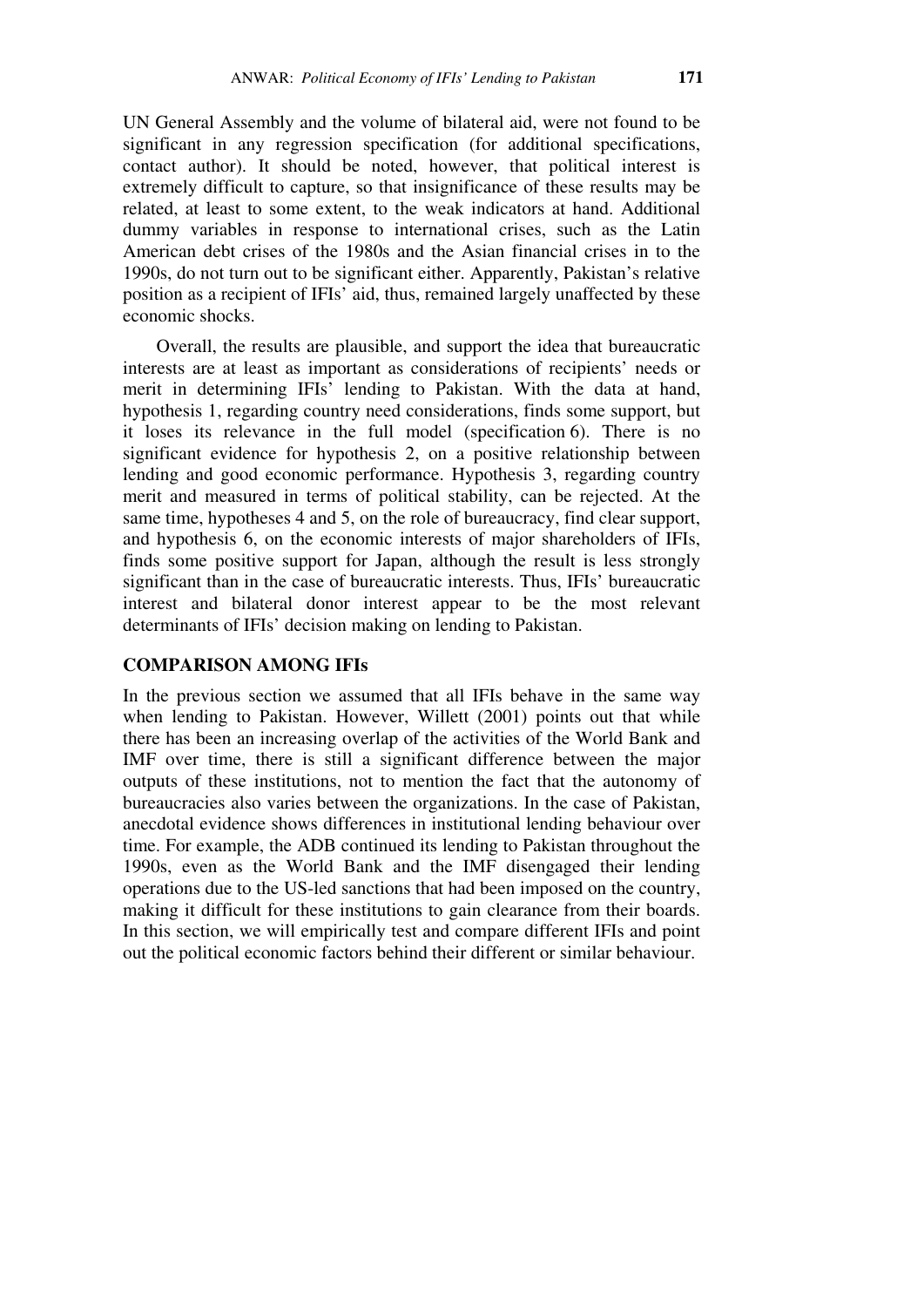In order to analyze the behaviour of different IFIs and to test whether coefficients for a given IFI differ from those of another IFI, we have constructed new explanatory variables from the variables used in Table 1, regression 6. By multiplying each explanatory variable with the dummy variable for each institution, we end up with 44 variables specific to each of the four institutions in combination with each of the eleven explanatory variables. These variables are then taken up one by one, with the rest of the explanatory variables from regression 6 left unchanged, *i.e.* assuming constant coefficients as before. All in all, 44 different Tobit estimations were carried out to test the significance of the additional term in each case. The estimated coefficient along with the signs of these institution-specific variables show clear differences among IFIs concerning their lending to Pakistan. The signs of the coefficients indicate in which direction the influence of any particular variable on the lending decisions of a specific IFI differs from the influence of the same variable for all IFIs jointly. Table 2 clarifies the exposition by presenting an overview of direction and level of significance of the institution-specific variables.

 The overall results clearly show two distinct groups of IFIs, in terms of their lending to Pakistan. It appears that the IDA and ADB, the two more concessional lenders, have almost the same lending preferences, whereas the IBRD and IMF constitute a different group, again with strong similarities.

 As opposed to what might have been expected, the IMF and the IBRD, which are most frequently under public criticism for their lending practices, can be shown to be by no means less oriented towards recipient need and merit than the IDA and the ADB. As for recipient need, as measured by per capita income, the IMF and the IBRD even seem to be clearly more responsive, as they show a more strongly negative relationship between the recipient's per capita income and lending. These differences are clearly significant throughout.

 At the same time, looking at current account and budget deficits, the IDA and ADB seem to react more strongly on need, *i.e.* they tend to lend relatively more at times of strong deficits (in particular budget deficits, for current account deficits, there is not much evidence of significant differences). As mentioned before, however, it is difficult to interpret the reaction on deficits merely in terms of recipient need. Alternatively, low deficits may be interpreted as an indication of good policy performance, in which case IMF and IBRD lending decisions could be interpreted as merit based.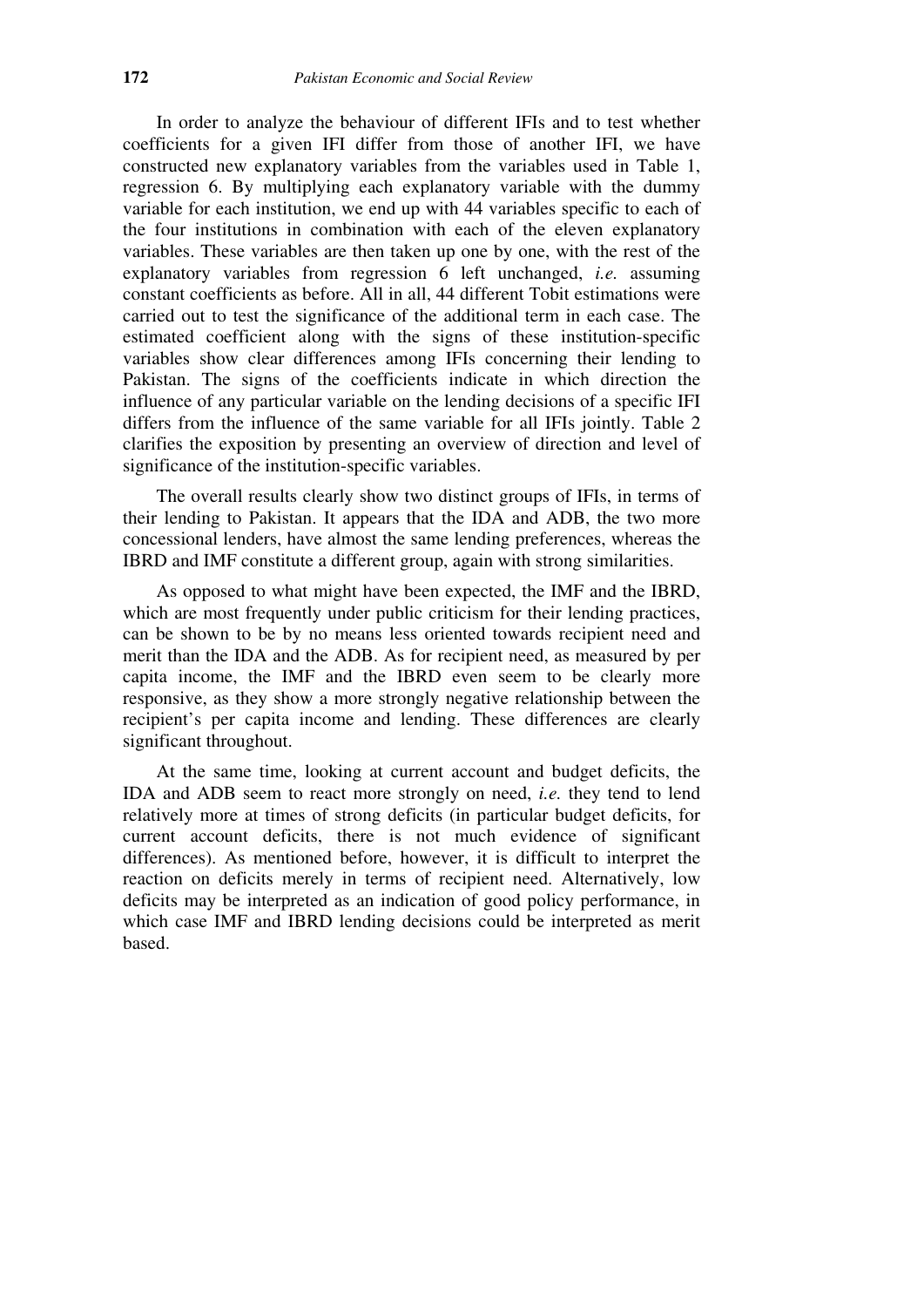|                                 | <b>IMF</b> | <b>IBRD</b> | <b>IDA</b>       | <b>ADB</b> |
|---------------------------------|------------|-------------|------------------|------------|
| <b>Recipient need</b>           |            |             |                  |            |
| <b>GDPPC</b>                    |            |             | $++$             | $+++$      |
| CurrentAcDef                    | n.s.       |             | n.s.             | n.s.       |
| BudgetDef                       |            |             | $++$             | $+++$      |
| <b>Recipient merit</b>          |            |             |                  |            |
| GDPg                            |            | n.s.        | $+++$            | $+++$      |
| PolInstab                       | n.s.       | --          | $+$              | $+++$      |
| <b>Bureaucratic interest</b>    |            |             |                  |            |
| $Pk\_ed\_vp$                    |            |             | $\pm$            | $+++$      |
| Pk_off                          |            |             | $++$             | $+++$      |
| MultiDt                         |            |             | $^+$             | $+++$      |
| <b>Bilateral donor interest</b> |            |             |                  |            |
| <b>USTrade</b>                  |            |             | $+++$            | $+++$      |
| <b>JPTrade</b>                  |            |             | $++$             | $+++$      |
| $dummy01_02$                    | n.s.       |             | $^{\mathrm{++}}$ | n.s.       |

TABLE 2 Tobit Estimated Parameters by IFIs

Notes:  $+++(--)$  = significant positive (negative) at 1% level;  $++(-)$  = significant positive (negative) at 5% level;  $+ (-)$  = significant positive (negative) at 10% level; n.s. = non significant. For detailed description of the variables and their sources, *see* Anwar (2006).

> The signs indicate the difference between the effect for each individual IFIs and the effect for all IFIs jointly.

 Similarly, the IDA and ADB seem to reward growth more than do the IBRD and the IMF. So far, this has been interpreted as a reaction to promising economic performance, *i.e.* good (economic) governance. At the same time, good governance in terms of political stability seems to be considered more seriously by the IBRD, while the IDA and ADB tend to reward political instability. This inconsistency in the reaction to the two different governance indicators may raise doubts about the interpretation of the economic growth variable. In fact, while being an indicator of successful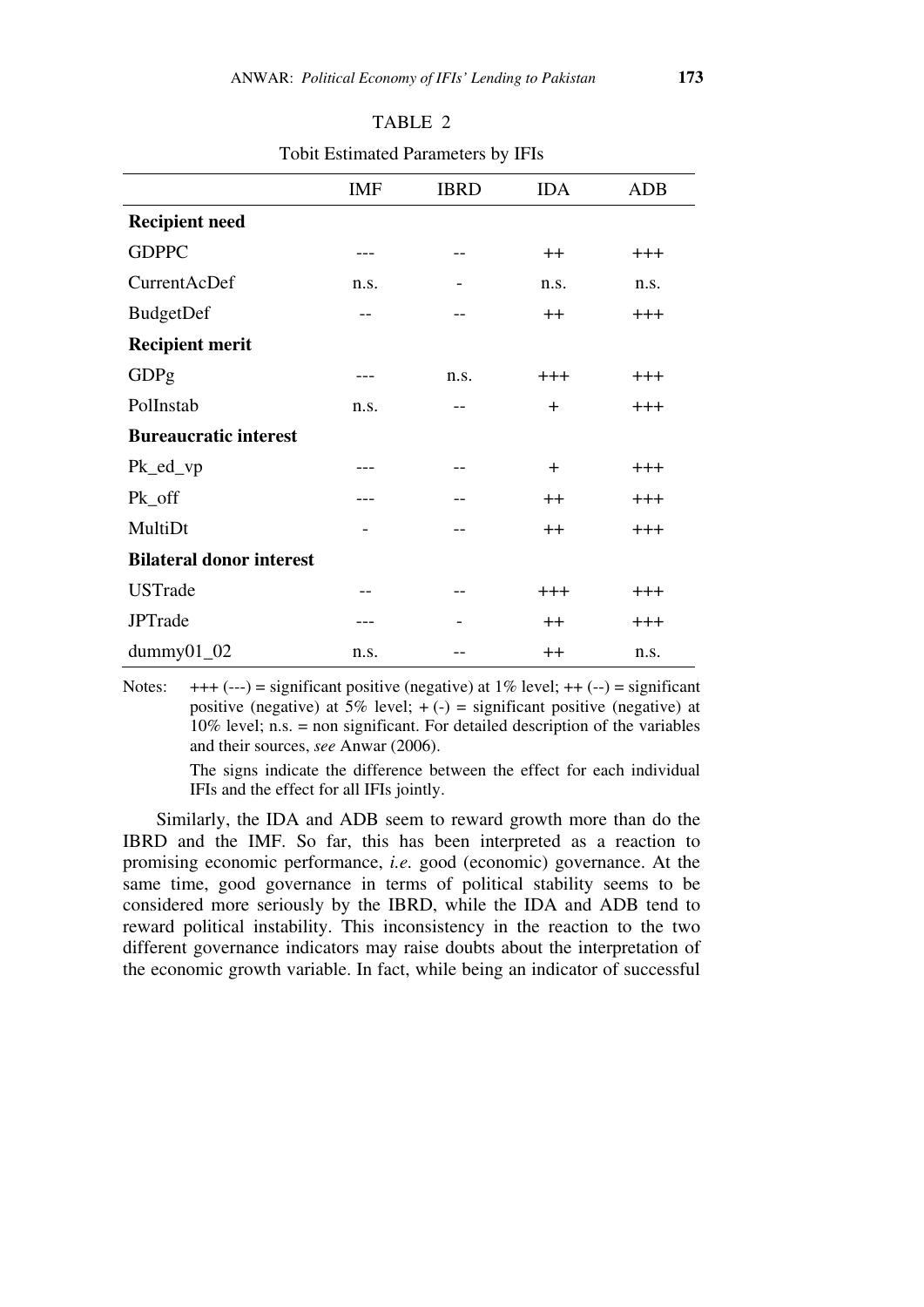economic policy, high growth rates also imply that a country becomes increasingly interesting as a partner for trade and investment. Therefore, supporting countries with high growth rates may be in the interests of those major bilateral donors represented on the boards of the different international institutions. We will return to this point below.

 Turning to the political economic grounds for lending, the lending record of the IDA and ADB, compared to that of the IBRD and IMF, provides more evidence of such motivations. We observe that both IDA and ADB lending to Pakistan is much more strongly related to Pakistani national bureaucratic power and to the number of Pakistani officers at these institutions, than is IBRD and IMF lending. Our results, showing that the IDA and ADB are more heavily influenced by their respective bureaucracies than the IMF and the IBRD, and that they have been lending money on political economic grounds rather than for development economic reasons, finds further support when we examine the evidence for defensive lending.

 There is clearly more evidence for defensive lending from the IDA and the ADB than from the IMF and the IBRD. The former two organizations thus appear to use more important shares of their new credits to ensure the repayment of previous ones. In other words, bureaucrats issue new credits to avoid losing face by acknowledging their creditor's default.

 Finally, even the influence of the economic interests of their major shareholder countries, the US and Japan, appears to be much stronger at the IDA and the ADB than at the IMF and the IBRD. Thus, the development of Pakistani trade relations with these two major stakeholder countries has been more relevant for loans from the IDA and ADB. Concerning the political interests of major shareholders, *e.g.* joining the US-led coalition on war against terror, we observe no such reaction from the IBRD, IMF and ADB. Following this event, the IDA, however, considerably increased its lending to Pakistan. In Table 2, this difference in response to the political objectives of the US as a major shareholder is reflected in the positively significant coefficient for the IDA interaction term with the post September  $11<sup>th</sup>$ dummy. This reinforces the evidence for interest oriented, rather than economic policy oriented lending from the IDA.

 All in all, the comparison of IFIs' lending decisions to Pakistan portrays two distinct groups, whereby the two less concessional lenders, the IMF and IBRD, seem to be driven more strongly by recipient need and merit considerations than the two other lenders, the IDA and ADB. Conversely, decisions at the IDA and the ADB seem to be driven more strongly by bureaucratic and stakeholder economic interests.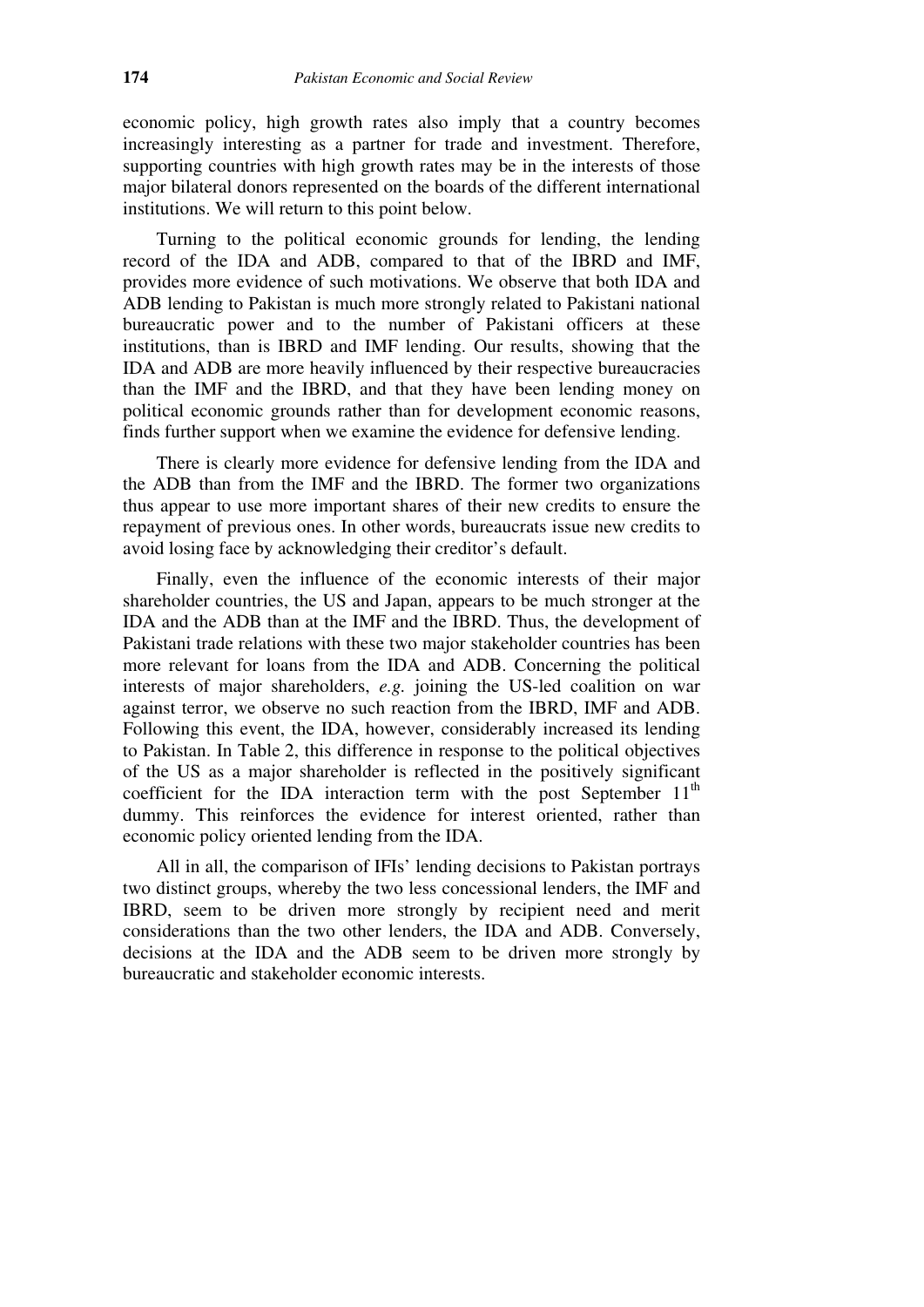While this result may be rather unexpected, it could be argued that highly concessional lending is more attractive for recipient countries and therefore induces more active lobbying by national bureaucrats in the respective financing institutions. Moreover, as funds include a significant grant component, major shareholders might consider that they should be allowed to at least use these funds in a way that benefits their own economies. Finally, it could be that the IMF and the IBRD are generally under closer international scrutiny by NGOs and academic researchers. As a regional bank, the ADB does not attract as much attention as an international organization with worldwide membership. And the IDA might escape closer scrutiny due to its focus on low-income countries, which could provide some kind of "immunizing" anti-poverty stamp. Closer international scrutiny obviously induces utility maximizing bureaucrats and shareholder countries to be more careful, as there is a higher risk of losing international renown.

 However, while these may be plausible arguments, it must of course be kept in mind that our results are based merely on lending to Pakistan. Similar studies with respect to other borrower countries are necessary to assess the robustness of the empirical evidence presented for this particular countrycase.

### **IV. CONCLUSIONS**

This paper has analyzed the determinants of IFIs' lending decisions to Pakistan based on the example of the World Bank, the IMF and the ADB. While the objectives of responding to recipients' need and rewarding good economic policy appear to play a role in lending decisions, Tobit regression results reveal that the self interest of IFIs' bureaucracies may be more relevant. International bureaucrats exert their power at the executive board of each IFI and favor lending to their respective home economies as well as defensive lending to any country with a serious risk of default. Another set of political economic variables explaining the economic and political interests of the major shareholders of IFIs also turn out to be partially significant. In particular, some evidence can be found for the relevance of Japanese economic interests. US economic interests, however, cannot be shown to play a significant role. Moreover, the available data do not allow us to find any significant influence of bilateral political interests.

 At the same time, a comparison among IFIs shows some interesting outcomes. The IBRD and IMF, which find themselves under strict public scrutiny and continuous research interest of economists and political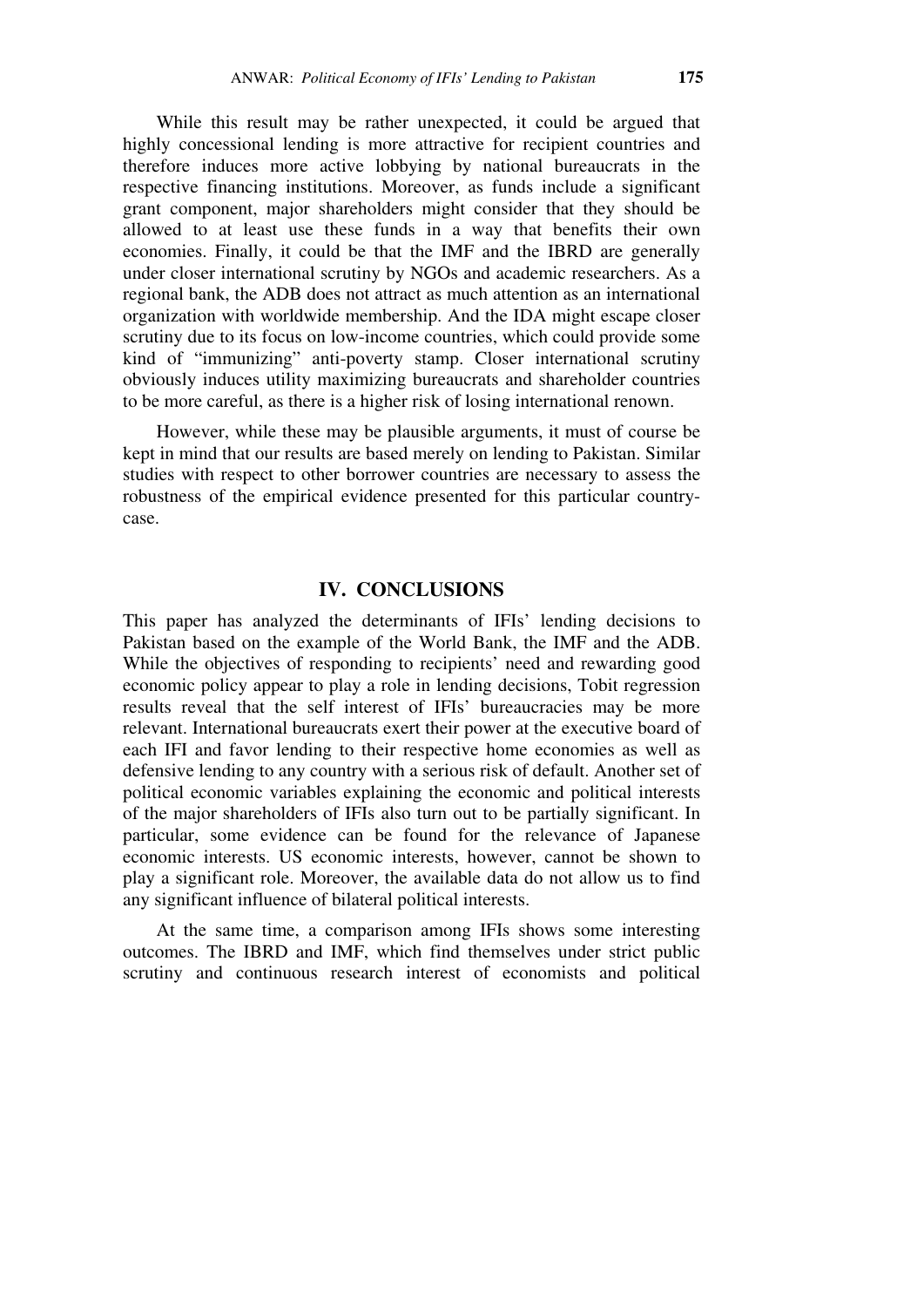scientists, seem to be more careful to avoid a contradiction between official lending objectives and lending decisions. The available evidence suggests that these institutions react more strongly to changes in recipients' need than do two other institutions, the IDA and ADB. In turn, IDA and ADB lending decisions are more responsive to political economic influences than those of the IBRD and IMF, and it seems that both bureaucratic interests and bilateral donor interests play the most important role there.

 All in all, using Tobit estimation and various specifications, based on the example of the World Bank, IMF and ADB lending to Pakistan, this paper provides evidence for political economic determinants of multilateral lending. It seems that IFIs, in particular the ADB and the IDA, move away from their originally defined economic lending objectives. Thus, it remains a promising agenda for future research to explore how international donor institutions behave regarding lending decisions to other countries.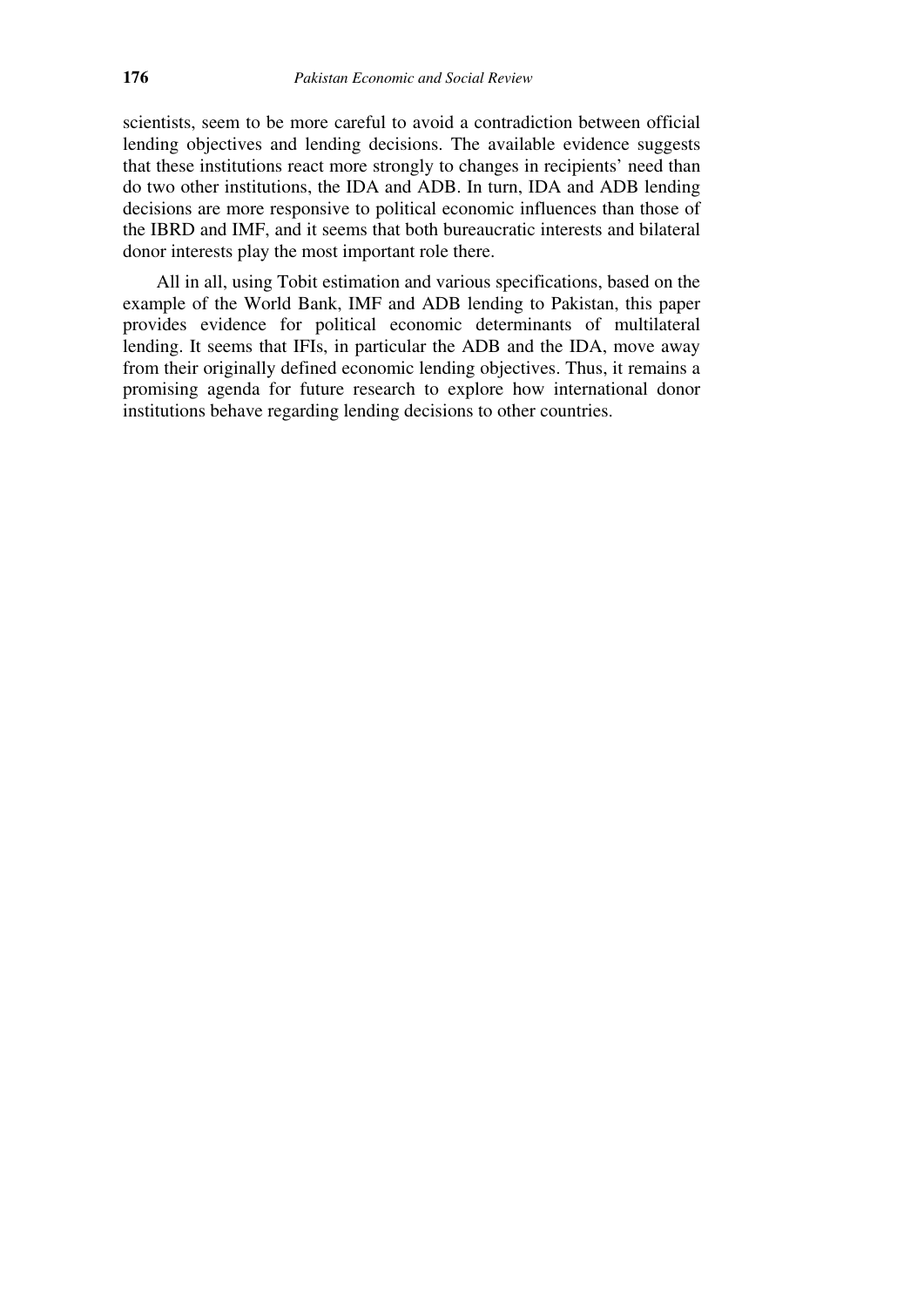#### **REFERENCES**

- Andersen, Thomas Barbebeck, Henrik Hansen and Thomas Markussen (2005), US politics and World Bank IDA-lending. *Discussion Paper* 05- 06. Institute of Economics, University of Copenhagen.
- Andersen, Thomas Barbebeck, Thomas Herr and Finn Tarp (2006), On US politics and IMF lending. *European Economic Review*, Volume 50, pp. 1843-1862.
- Anwar, Mumtaz (2006), The political economy of international financial institutions (IFIs)' lending to Pakistan. *HWWA Discussion Paper* 338. http://www.de/Forschung/Publikationen/Discussion\_Paper/2006/ 338.pdf.
- Asian Development Bank (Various Years), *Annual Report*.
- Barro, Robert J. and Jong-Wha Lee (2002), IMF programmes: Who is chosen and what are the effects? *NBER Working Paper* No. 8951.
- Barro, Robert J. and Jong-Wha Lee (2005), IMF programmes: Who is chosen and what are the effects? *Journal of Monetary Economics*, Volume 52, pp. 1245-1269.
- Berthélemy, Jean-Claude (2006), Bilateral donors' interest vs. Recipients' development motives in aid allocation: Do all donors behave the same? *Review of Development Economics*, Volume 10, pp. 179-194.
- Berthélemy, Jean-Claude and Ariane Tichit (2004), Bilateral donors' aid allocation decision: A three-dimensional panel analysis. *International Review of Economics and Finance*, Volume 13, pp. 253-274.
- Bird, Graham and Dane Rowlands (2001), IMF lending: How is it affected by economic, political and institutional factors? *Policy Reform*, Volume 4, pp. 243-270.
- Birdsall, Nancy, Stijn Claessens and Ishac Diwan (2003), Policy selectivity foregone: Debt and donor behaviour in Africa. *World Bank Economic Review*, Volume 17, pp. 409-435.
- Borcherding, Thomas E. and Portia D. Besocke (2002), The contemporary political economy approach to bureaucracy. *Claremont College Working Papers in Economics* 2002-06.
- Burnside, Craig and David Dollar (2000), Aid, policies and growth. *American Economic Review*, Volume 90, pp. 847-868.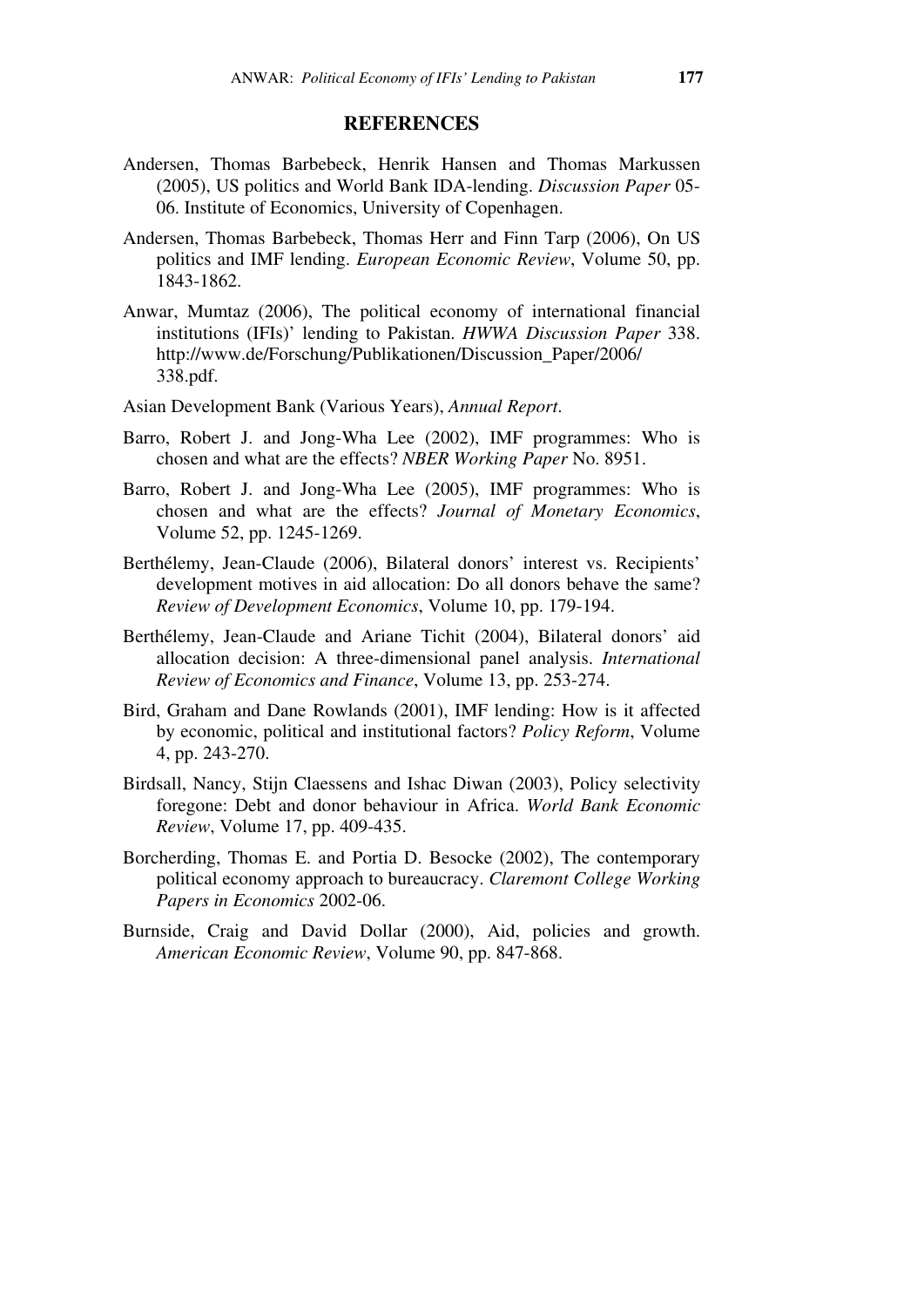- Calomiris, Charles W. (2000), When will economics guide IMF and World Bank reforms? *Cato Journal*, Volume 20, pp. 85-103.
- Cline, William R. and Nicholas P. Sargen (1975), Performance criteria and multilateral aid allocation. *World Development*, Volume 3, pp. 383-391.
- Dreher, Axel (2004), A public choice perspective of IMF and World Bank lending and conditionality. *Public Choice*, Volume 119, pp. 445-464.
- Dreher, Axel and Nathan Jensen (2003), Independent actor or agent? An empirical analysis of the impact of US interests on IMF conditions. *Leitner Working Paper* 2003-04.
- Easterly, William (2002), The cartel of good intentions: Problem of bureaucracy in foreign aid. *Policy Reform*, Volume 5, pp. 223-250.
- Easterly, William (2003), The political economy of growth without development: A case study of Pakistan. In: *In Search of Prosperity*: *Analytic Narratives on Economic Growth* edited by Dani Rodrik. Princeton: Princeton University Press.
- Economist (2001), Bribing allies: The IMF and the World Bank become part of America's anti-terrorist arsenal. *The Economist*, Volume 360, Issue 8241 (29.09.2001), p. 71.
- Fleck, Robert K. and Christopher Kilby (2006), World Bank independence: A model and statistical analysis of US influence. *Review of Development Economics*, Volume 10, pp. 210-223.
- Frey, Bruno S. and Friedrich Schneider (1986), Competing models of international lending activity. *Journal of Development Economics*, Volume 20, pp. 225-245.
- Gang, Ira and James Lehman (1990), New directions or not: AID in Latin America. *World Development*, Volume 18, pp. 723-732.
- Greene, William (2004), Fixed effects and bias due to the incidental parameters problem in the Tobit model. *Econometric Reviews*, Volume 23, pp. 125-147.
- Hasan, Parvez (1998), *Pakistan's Economy at the Crossroads*: *Past Policies and Present Imperatives*. Karachi: Oxford University Press.
- International Monetary Fund (2004), *Direction of Trade Statistics*. CD-ROM.

International Monetary Fund (Various Years), *Annual Report*.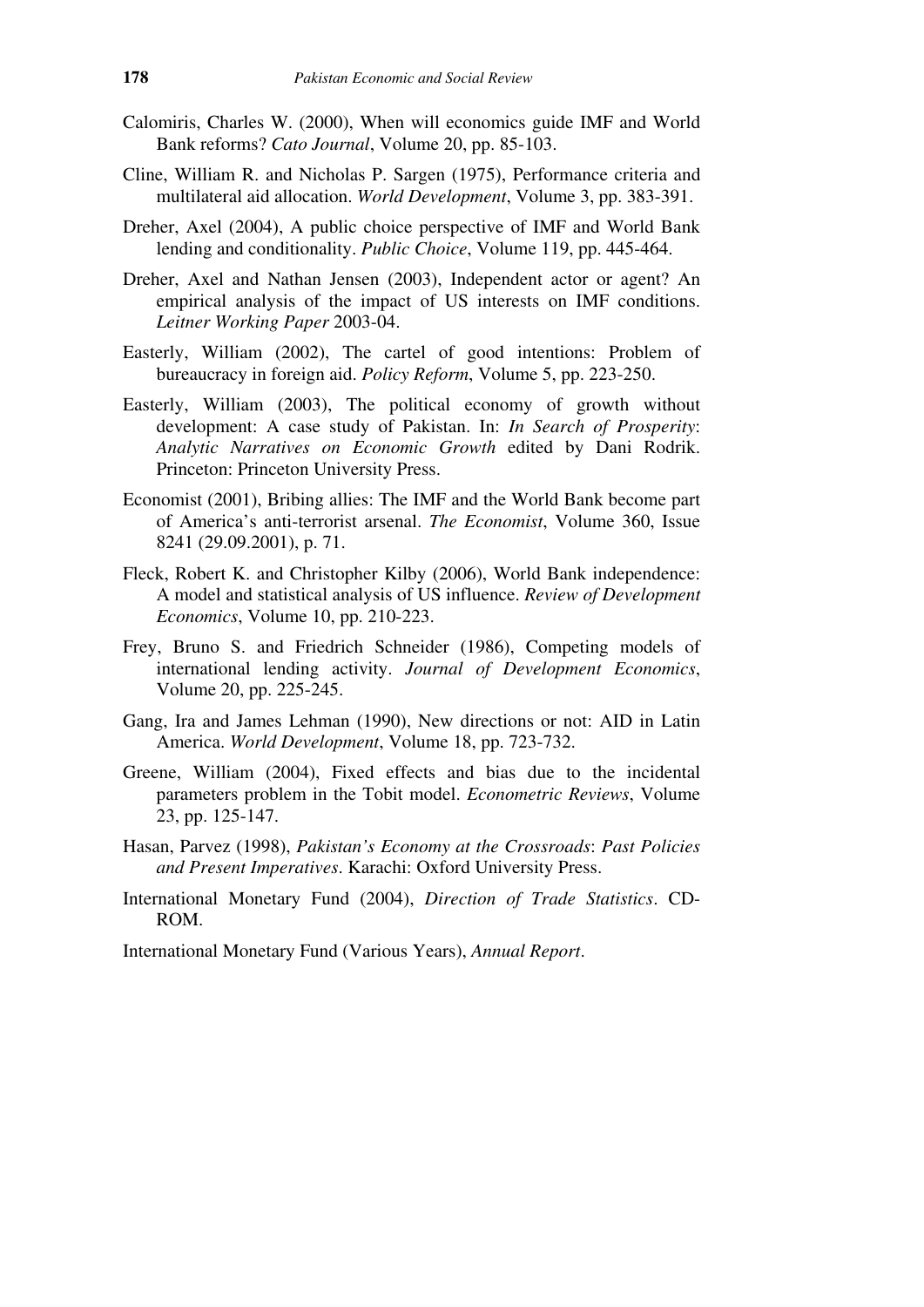- International Monetary Fund Independent Evaluation Office (2002), *Evaluation of Prolonged Use of IMF Resources*, http://www.imf.org/ external/np/ieo/2002/pu/file8.pdf accessed on 17.10.2005.
- Kaufmann, Daniel, Aart Kraay and Massimo Mastruzzi (2005), Governance matters IV: Governance indicators for 1996-2004. *World Bank Policy Research Working Paper Series* No. 3630.
- Kilby Christopher (2006), Donor influence in MDBs: The case of the Asian Development Bank. *Review of International Organizations*, Volume 1, pp. 173-195.
- Michaelowa, Katharina (2003), The political economy of the enhanced HIPC-initiative. *Public Choice*, Volume 114, pp. 461-476.
- Moe, Terry M. (1997), The positive theory of public bureaucracy. In Dennis C. Mueller (eds.), *Perspectives on Public Choice*: *A Handbook*. Cambridge University Press.
- Mosely, Paul, Jane Harrigan and John Toye (1991), *Aid and Power*: *The World Bank and Policy-Based Lending*, Volume 1. London, Routledge.
- Niskanen, William A. (1994), *Bureaucracy and Public Economics*. London, Edward Elgar.
- OECD/DAC (2005), *International Development Statistics Online Database for Aid and Other Resource Flows*, http://www1.oecd.org/scripts/cde/ members/DACAuthenticate.asp, accessed on 17.10.2005.
- Polity IV Project (2002), *Polity IV Dataset* version 2002 (p4v2002), http://www.cidcm.umd.edu/inscr/polity, accessed on 17.10.2005.
- Raman, B (2000), IMF Drips for Pakistan Economy. *South Asia Analysis Group Paper* No. 167, http://www.saag.org/papers2/paper167.htm, accessed on 17.10.2005.
- Rodrik, Dani (2003), Introduction. In: *In Search of Prosperity*: *Analytic Narratives on Economic Growth*, ed. Dani Rodrik. Princeton: Princeton University Press.
- Stone, Randall W. (2004), The political economy of IMF lending in Africa. *American Political Science Review*, Volume 98, pp. 577-591.
- Trumball, William N. and Howard J. Wall (1994), Estimating aid-allocation criteria with panel data. *The Economic Journal*, Volume 104, pp. 876- 82.